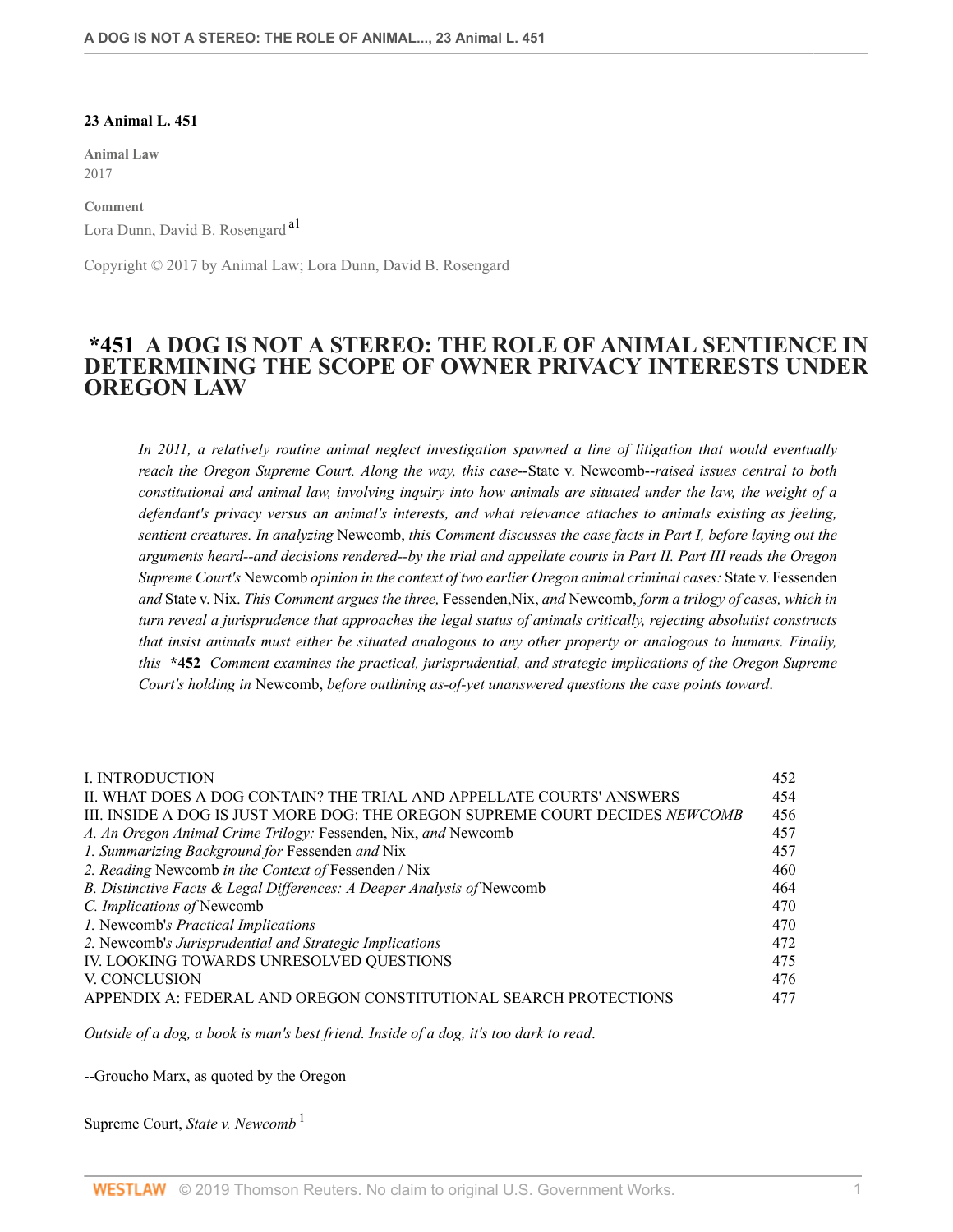## **I. INTRODUCTION**

Juno was dry-heaving.<sup>2</sup> It was a February afternoon in 2011 in Portland, Oregon, and the one-year-old kiva-lab mix was attempting to eat debris in his owner's yard, but unable to keep anything down.<sup>3</sup> There was no dog food in the house; Juno's owner Amanda Newcomb claimed she had just run out.<sup>4</sup> Special Agent Austin Wallace<sup>5</sup> watched \*453 Juno through the sliding glass doors of Newcomb's apartment. <sup>6</sup> He noticed that Juno was extremely thin, with "no fat on his body"; <sup>7</sup> veterinarians would later assess his body condition score to be 1.5 on a scale from 1 to 10, with 1 being extremely emaciated. <sup>8</sup> Special Agent Wallace, a humane officer employed by the Oregon Humane Society, had been called to the property in response to a concerned neighbor's complaint  $9$  of animal neglect of a starving dog.  $10$  Now, Special Agent Wallace--who had seen "hundreds of emaciated animals" in his ten years of investigating animal cruelty complaints  $11$  --determined that he had enough evidence to seize Juno on probable cause of violating Oregon's neglect statute.<sup>12</sup> Despite Amanda Newcomb's emotional objections, Special Agent Wallace removed Juno and brought him to the veterinary staff at the Oregon Humane Society.<sup>13</sup>

Juno's ribs and vertebrae were visible <sup>14</sup> --his emaciation was undeniable. But Dr. Zarah Hedge needed to rule out other potential causes of Juno's emaciated condition besides lack of sustenance. She was particularly concerned that, considering that Juno had been attempting to eat various objects in the yard, Juno might have a blockage in his system preventing him from keeping food down. <sup>15</sup> To that end, the veterinary team drew and tested Juno's blood <sup>16</sup> --a standard **\*454** and necessary diagnostic tool before rendering treatment  $17$ --which revealed that no other medical abnormalities such as a parasite or disease were contributing to Juno's condition. <sup>18</sup> In short, Juno was starving because he was being deprived of one of his most basic needs--food. Amanda Newcomb was charged with second-degree animal neglect, and convicted by a jury. <sup>19</sup>

For Special Agent Wallace and the Oregon Humane Society Investigations team, Amanda Newcomb's was a fairly typical animal neglect case--an owner failing to provide basic food, resulting in the animal's emaciated state--as was the protocol for rendering Juno's treatment. Yet these very basic facts yielded years of legal argument on the legality of the diagnostic testing. Specifically, the legality of the blood draw subsequent to legal seizure of the animal would be appealed all the way to the Oregon Supreme Court, raising core issues about the way our laws treat animals: Was a dog like Juno mere 'property'? Does a dog's need for medical diagnosis and treatment in such circumstances outweigh an owner's alleged privacy interest in that animal? Does the law recognize animals as sentient beings who suffer, and, if so, is that sentience relevant in determining that animal owner's privacy interests? The State and Amanda Newcomb's attorneys had very different answers to these questions--as did Oregon's high courts.

#### **II. WHAT DOES A DOG CONTAIN? THE TRIAL AND APPELLATE COURTS' ANSWERS**

At trial, Amanda Newcomb's attorney Pete Castleberry argued that the blood draw was an illegal search in violation of Amanda Newcomb's privacy rights under article I, section 9 of the Oregon Constitution as well as the Fourth Amendment, <sup>20</sup> and moved to have the blood **\*455** draw and all subsequent evidence suppressed. <sup>21</sup> Castleberry argued that Juno, as a dog, was legally property; therefore, despite his sentience, Juno should be treated just like any other property--"a folder or a stereo or a vehicle or a boot."<sup>22</sup> Furthermore, explained Castleberry, the court should analyze Juno as it would any closed container that did not "announce its contents"; just as persons have a privacy interest in the interior of a closed container, the inner contents of which are not known to public view, so too, the argument went, an animal owner has a privacy interest in the interior of that animal- blood included.<sup>23</sup> Because the results of Juno's blood test, and all that it revealed, could not be known from public view, argued the defense, <sup>24</sup> testing Juno's blood violated Amanda Newcomb's privacy interest in Juno's interior under Oregon and U.S. law. The trial court denied the motion to suppress,  $^{25}$  and a jury convicted Amanda Newcomb of second-degree neglect.  $^{26}$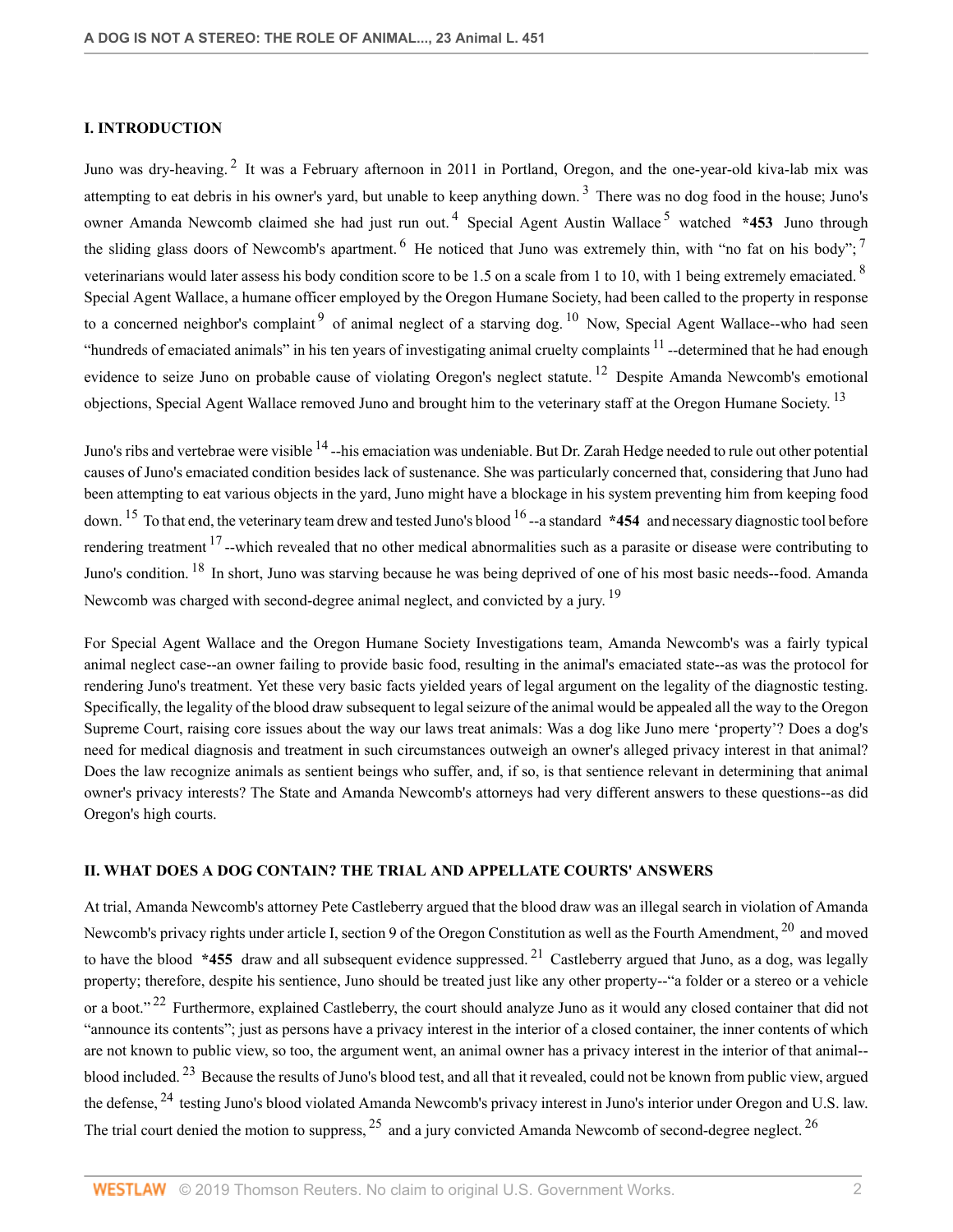Amanda Newcomb appealed, and again questioned the legality of the blood draw.<sup>27</sup> The Oregon Court of Appeals agreed with the defense, adopting the 'closed container' analysis and ruling that, despite Juno's sentience,  $^{28}$  Oregon's strong animal cruelty scheme, and the State's objections that "a dog 'is one thing itself' and 'doesn't contain anything else other than more dog," 29 Newcomb had a protected privacy interest <sup>30</sup> in Juno's blood even after he was lawfully seized, and therefore the State needed a warrant or appropriate warrant exception to lawfully conduct the search of extracting and evaluating his blood. <sup>31</sup> **\*456** The Court of Appeals also noted in passing the potentially dual purpose <sup>32</sup> of the blood draw as teased out from the State's witness testimony at trial: both to ensure and confirm that Juno's condition had resulted from inadequate sustenance (and to subsequently provide an appropriate care and feeding regimen), and to obtain evidence of criminal animal neglect that would inform Officer Wallace's next steps<sup>33</sup> as a law enforcement officer. For the Court of Appeals, an animal's statutory protection from harm could not outweigh an owner's right to privacy--a right which that court determined the owner retained even after lawful seizure of the neglected animal. <sup>34</sup>

The practical implications of the appellate decision on animal victims and their rescuers cannot be overstated. As a matter of protocol, the Oregon Humane Society (OHS) had always provided seized animal victims with immediate, responsive assessment and treatment <sup>35</sup> --to do otherwise would have put OHS in jeopardy of violating Oregon's neglect laws since, post-seizure, OHS has lawful custody and control of those animals and is therefore required by law to provide them with minimum care.<sup>36</sup> After the Court of Appeals' ruling, to avoid potential issues of evidence suppression down the road, the OHS Investigations team had to obtain search warrants before moving forward with the most basic care and treatment--a course of action that was counter both to OHS's role as an emergency responder and to the legal and ethical duties of veterinarians on staff to care for animals in need.<sup>37</sup> From April 2014 to June 2016, OHS and others waited with bated breath as the State petitioned the Oregon Supreme Court for review, argued the case before that court, and awaited the court's decision.

## **III. INSIDE A DOG IS JUST MORE DOG: THE OREGON SUPREME COURT DECIDES** *NEWCOMB*

When it came, the Oregon Supreme Court's decision was favorable to OHS staff and others tasked with rendering necessary aid to mistreated animal victims of criminal abuse or neglect. According to the court, Juno's blood draw did not illegitimately impose on his owner's privacy interests--in fact, Juno's owner had no privacy interest in Juno's blood once Juno had been lawfully seized on probable cause of being subject to cruelty (at least to the extent that Juno's medical **\*457** needs related to that cruelty required his blood to be diagnostically tested). <sup>38</sup> Holding that OHS drawing Juno's blood did not, therefore, pose a problem under either the Oregon or federal Constitutions, the Oregon Supreme Court reversed the Court of Appeals, upholding the trial court's ruling and defendant's conviction. <sup>39</sup> At the core of the Oregon Supreme Court's decision was Juno's unique position: legally classified as property, yet simultaneously a living, breathing, sentient being. To understand the court's ruling, one must first examine two seminal Oregon cases that preceded *Newcomb*.

#### *A. An Oregon Animal Crime Trilogy:* **Fessenden,Nix,** *and* **Newcomb**

*Newcomb* was not the first time the Oregon Supreme Court had considered the impact of animal sentience on the landscape of criminal law. A pair of cases decided nearly two years prior to *Newcomb* echo throughout the court's *Newcomb* opinion. Examined from the vantage point of *Newcomb*, those two cases--*State v. Fessenden* <sup>40</sup> and *State v. Nix* <sup>41</sup> --inform and reinforce the court's opinion in the latter case. Taken as a whole, *Fessenden, Nix*, and *Newcomb* stand as an important jurisprudential trilogy, illustrating how the legal system can practically embrace a more just approach to the interests of animals within the legal boundaries of their current property classification.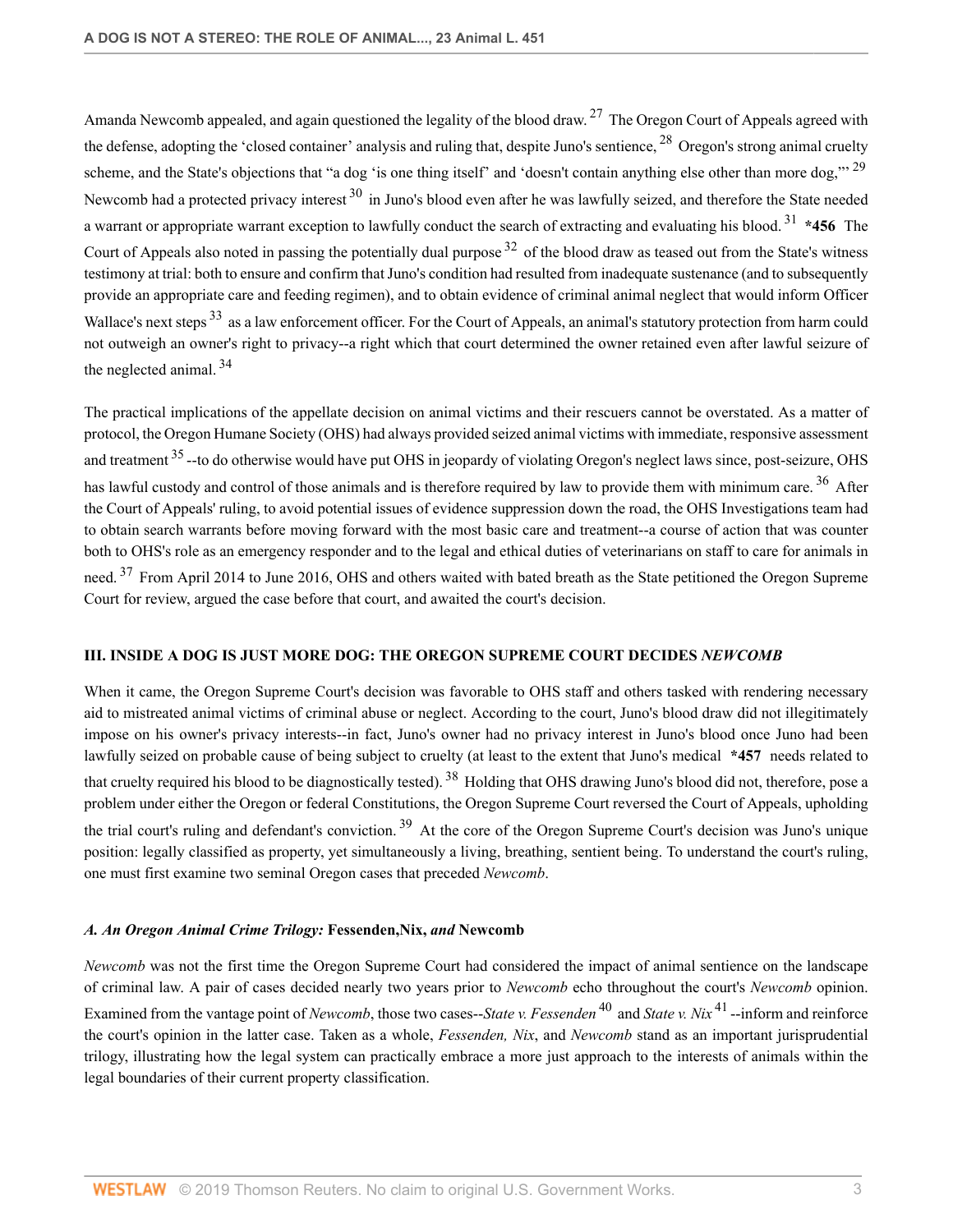#### *1. Summarizing Background for* **Fessenden** *and* **Nix**

Of the two cases, *Fessenden* is the most factually similar to *Newcomb*, grappling also with article I, section 9 and the Fourth Amendment. **\*458** <sup>42</sup> The facts giving rise to *Fessenden* tee up search and seizure issues with a clarity rarely found outside of law school exams: A veteran law enforcement officer, with specialized training in animal crimes and who had handled hundreds of animal cruelty cases during his tenure, Deputy Lee Bartholomew of Douglas County, Oregon, responded to a complaint that a horse was being starved.<sup>43</sup> Deputy Bartholomew observed the horse from a lawful vantage point, identifying signs that her health was in a dire state.<sup>44</sup> Based on those plain-view observations,<sup>45</sup> the officer came to believe "the horse was suffering from malnourishment and presented a medical emergency,<sup> $46$ </sup> and that "defendants<sup>47</sup> were committing the crime of firstdegree animal neglect."<sup>48</sup> The officer "also believed it would take between four and eight hours to obtain a warrant to go onto defendant's property and that, during that interval, the horse might fall, resulting in its death."<sup>49</sup> Deputy Bartholomew then went onto the property, seizing the horse and transporting her to a veterinarian for immediate medical treatment. <sup>50</sup>

At trial, the defense moved to suppress on the grounds that the officer had seized the horse without a warrant.<sup>51</sup> Before the Oregon Supreme Court, the State advanced two non-exclusive arguments as to why the seizure was reasonable, despite lacking a warrant. The first argument advanced by the State was that the emergency aid exception allows "warrantless entry, search, or seizure" if "necessary to ... render immediate aid to persons, or to assist persons who have suffered, or who are imminently threatened with suffering, serious physical **\*459** injury or harm"--and that, for the purposes of emergency aid, animals were 'persons.<sup>' 52</sup> The State's second argument was that the exigent circumstances exception allows warrantless search and seizure when probable cause to believe that a crime has occurred combines with exigencies such as "danger to life or serious damage to property."<sup>53</sup> While the Oregon Supreme Court declined to rule as to whether the emergency aid exception extended to animals, the court resolved *Fessenden* by holding that the exigent circumstances exception applied: "An officer who has probable cause to believe that a perpetrator is in the process of causing unlawful harm [to a victim] has a responsibility to ... prevent the perpetrator from causing further imminent harm to the victim"--including when the victim is "an animal entitled to statutory protection."<sup>54</sup>

While *Nix* is also a criminal case involving animal law issues, the relevant matters in *Nix* involve neither search, nor seizure, nor privacy. The facts in *Nix* were likewise straightforward: "Acting on a tip, police officers [lawfully] entered defendant's farm and found dozens of emaciated animals, mostly horses and goats, and several animal carcasses in various states of decay." <sup>55</sup> In *Nix*, the question that reached the Oregon Supreme Court did not stem from actions taken by law enforcement officers at the scene, or the State taking custody of the surviving animals. Rather, in *Nix* the question was whether, upon the defendant receiving a jury verdict finding him guilty of twenty separate counts of animal neglect against twenty separate animals, the court ought to recognize twenty separate criminal counts (as it would, for example, had twenty human victims been assaulted) or but a single count (as, for example, would transpire if a defendant were found guilty of stealing twenty candy bars in a single go). <sup>56</sup> More specifically, the issue before the court was whether animals 'count' as victims under Oregon's criminal anti-merger statute. <sup>57</sup> Ultimately, the court concluded that "animals are 'victims' for the purposes of ORS  $161.067(2)$ ." <sup>58</sup>

For Oregon anti-merger purposes, crime victim status depends on (1) being able to fall within the anti-merger statute's internally undefined use of the word 'victim';  $^{59}$  and (2) "whether the legislature regarded [the being seeking victim status] as" a victim of the "underlying substantive criminal statute that defendant has been found to have **\*460** violated." <sup>60</sup> The court determined first that animals validly fit within the anti-merger statute's use of the term 'victim.' <sup>61</sup> Second, the court analyzed the underlying substantive criminal statute itself: Oregon's law prohibiting animal neglect. <sup>62</sup> In doing so, the court looked to "who suffers [the] harm that is an element of the offense," <sup>63</sup> determining that the statute's content "reveals that the legislature's focus was [on] the treatment of individual animals, not harm to the public generally or harm to the owners of the animals." <sup>64</sup> After applying a similar analysis more broadly to Oregon's general animal protection criminal statutes, <sup>65</sup> the court framed its conclusion that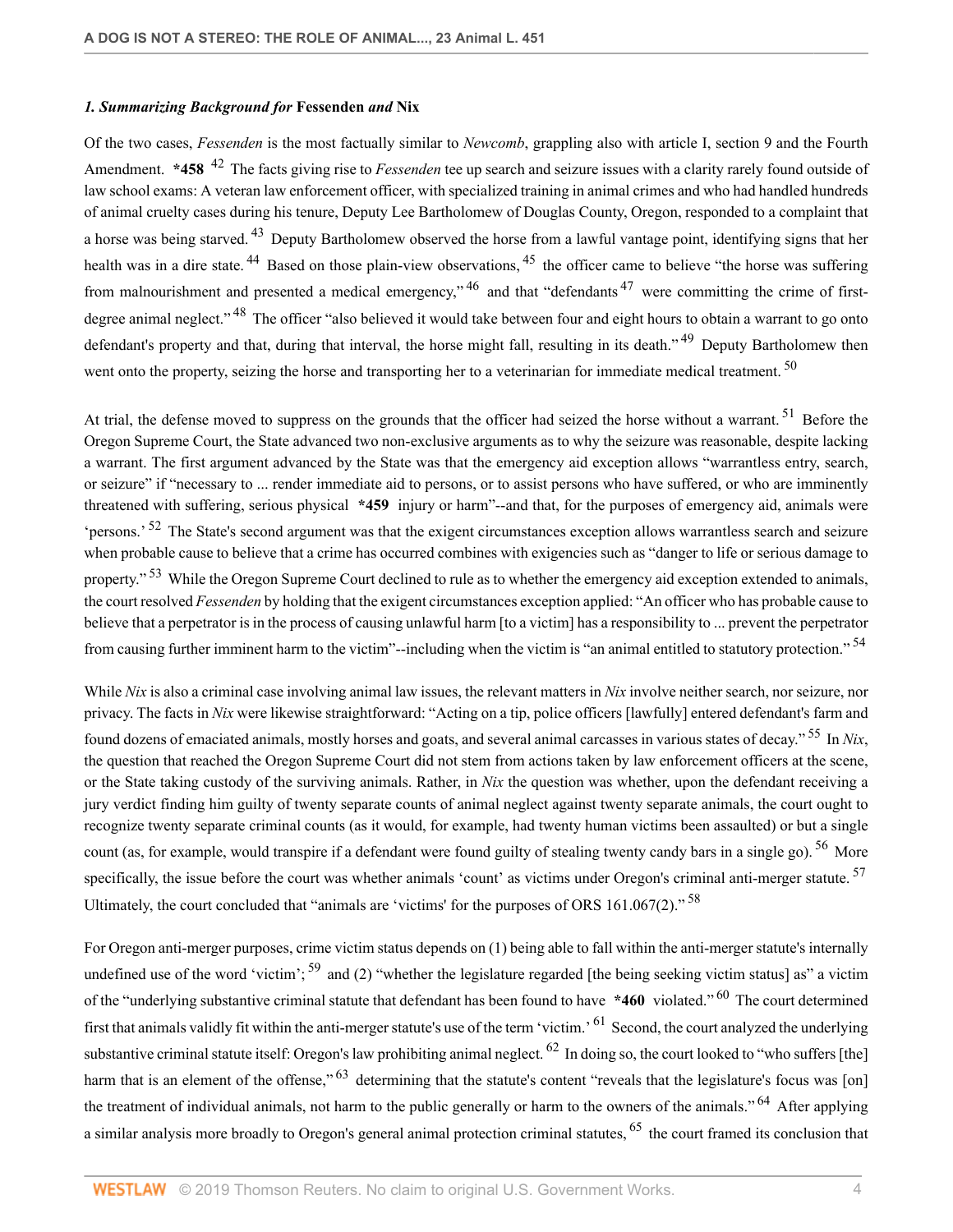animals are crime victims for purposes of the anti-merger statute, a decision based not on policy but "precedent," recognizing that the "legislature regarded ... animals as the 'victims' [of animal cruelty]." <sup>66</sup>

#### *2. Reading* **Newcomb** *in the Context of* **Fessenden / Nix**

While *Fessenden* and *Nix* are both rich cases in their own rights, <sup>67</sup> they also inform our reading of--and needless to say, the court's analysis in--*Newcomb*. In both those earlier cases, the Oregon Supreme Court was already grappling with whether the core task before it--resolving legal questions by carefully and consistently developing the law--is better served by analogizing animals to humans or objects. While the *Fessenden/Nix* court <sup>68</sup> did not analyze the issue of how to situate animals vis-à-vis humans and objects as explicitly as the court in *Newcomb* does, <sup>69</sup> an appreciation for the utility of thinking critically about the position of animals in the law runs through their analyses. In *Fessenden*, the court rejects the argument that just because animals are property they are somehow incapable of having the sort of intrinsic value that might justify a warrant exception--a kind of value already \*461 associated with humans. <sup>70</sup> Similarly, in *Nix* the court rejects the defense's argument that because animals are property they may never partake of an attribute--such as victim status--historically associated with humans.<sup>71</sup> In doing so, the *Fessenden/Nix* court does not suggest that animals are legally equivalent to humans. Quite the contrary, the court acknowledges that animals are property under Oregon law, using language the *Newcomb* court would later rely on, in part, to lay out its decision to frame animals as distinct from objects, rather than humans: "Oregon law ... permits humans to treat animals in ways that humans may not treat other humans." <sup>72</sup> At the same time, however, *Fessenden* approaches animal status critically: that the "law still considers animals to be property," does not impel the conclusion that the law must--or should--treat them like non-sentient objects. <sup>73</sup> Similarly, *Nix* takes a nuanced, non-absolutist stance on crime victim status for purposes of merger. For that court, acknowledging that animals are property under the law does not preclude them from enjoying protections denied to non-sentient objects; <sup>74</sup> likewise, reading animals as victims under Oregon's anti-merger statute does not automatically grant animals *all* human-focused statutory victim rights. <sup>75</sup>

In a maneuver presaging the *Newcomb* court's discussion of sentience and legal and social norms--literally laying the groundwork for the *Newcomb* analysis <sup>76</sup> --*Fessenden* "consider[s] the past and current societal interests in protecting the lives of animals and the peoples' constitutional rights to possession and privacy and to decide in what instances and as to which animals, if any, society's interests are sufficiently compelling to justify a warrantless search or seizure." <sup>77</sup> Indeed, the *Fessenden/Nix* court looked to sentience as a key factor influencing how it situated animals' social value and legal position. Running through the *Nix* decision is "the legislature's focus on the *suffering* of **\*462** individual animals": the severity of animal crimes inform "the relative degree of harm to or suffering" of the individual animals who "suffer[ ] the neglect, injury, cruelty, torture, or death" prohibited by law. <sup>78</sup> The suffering with which Oregon's animal protection laws concern themselves is sentience by any other name. Without being sentient, animals cannot suffer; sentience is therefore implicitly at the root of Oregon's animal protection laws--and, thus, *Nix'*s limited-purpose designation of animals as crime victims. <sup>79</sup> Similarly, in *Fessenden*, the court rejects the defense's position that "society's interest in protecting animals ... derive[s] not from a recognition that animal life is inherently worthy of protection, but from various benefits that humans receive" by simply citing its analysis in *Nix*: <sup>80</sup> "Although early animal cruelty legislation may have been directed at protecting animals as property of their owners or as a means of promoting public morality, Oregon's animal cruelty laws have been rooted--for nearly a century--in a different legislative tradition of protecting individual animals themselves from suffering." <sup>81</sup>

In its treatment of sentience, however, *Newcomb* does differ subtly from *Fessenden/Nix*. The *Newcomb* court explicitly flags Juno's sentience (an attribute shared by all other animals) as a critical factor in its analysis of the larger Constitutional issues. <sup>82</sup> For *Newcomb*, the connection between an animal's sentience and the existence of a privacy right in a seized animal's blood (for diagnostic purposes) is clear and relatively direct: there is neither a socially legitimate expectation of privacy nor an objective privacy right in a lawfully seized animal--believed to be suffering from criminal cruelty--who undergoes a subsequent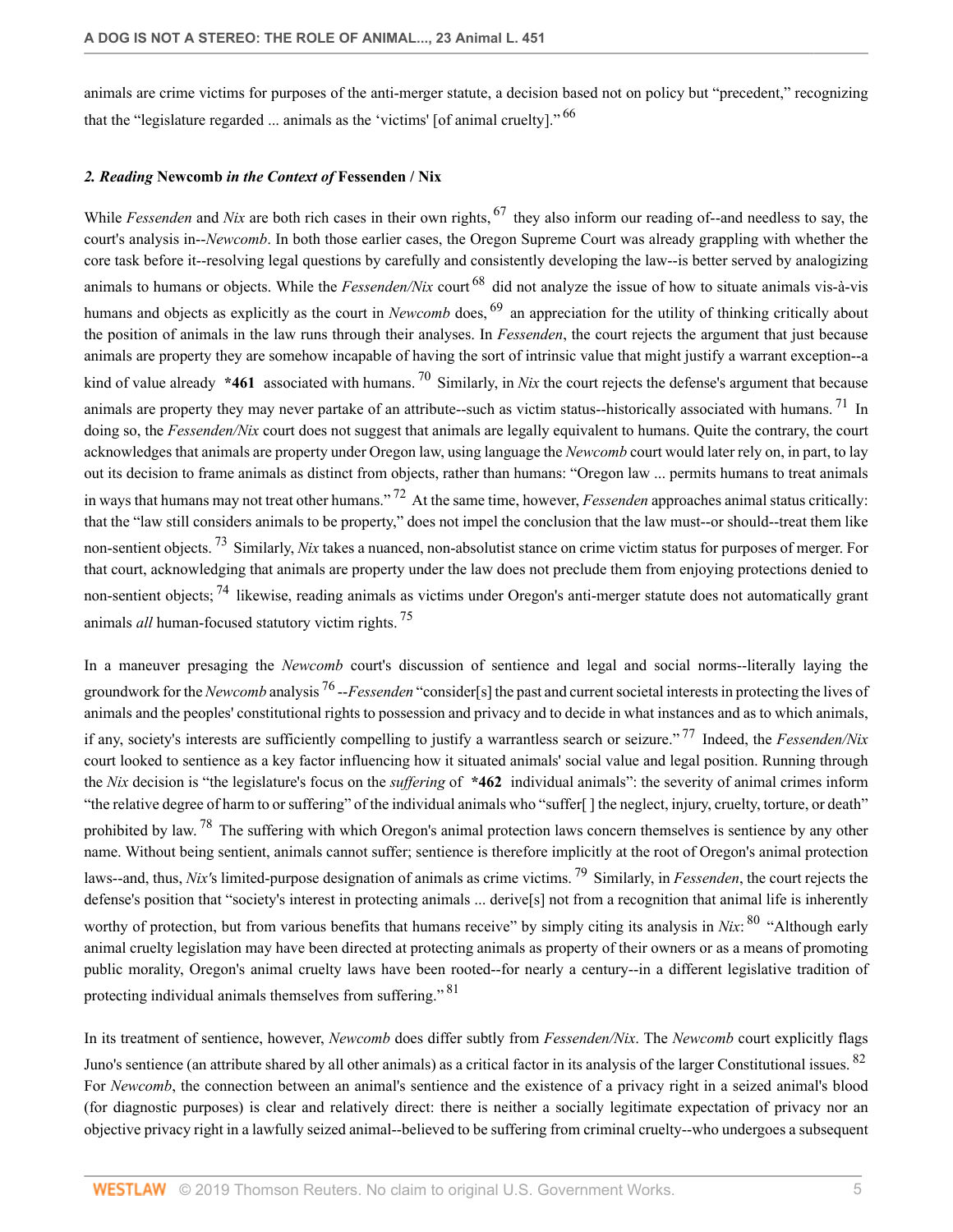diagnostic test necessary for rendering medical care and treatment. <sup>83</sup> In contrast, *Fessenden* complicates its sentience analysis by digressing to discuss the divergent treatment of animals: "some animals, such as pets, occupy a unique position in people's hearts and in **\*463** the law." <sup>84</sup> All animals are sentient, <sup>85</sup> and so sentience alone cannot be responsible for the enhanced position of such animals, which include dogs, <sup>86</sup> horses, <sup>87</sup> chimpanzees, <sup>88</sup> dolphins, <sup>89</sup> and companion animals <sup>90</sup> (potentially regardless of species). <sup>91</sup> Perhaps this tangent is best read with the sentiment with which the court closes its discussion of special animals: "We do not need a mirror to the past or a telescope to the future to recognize that the legal status of animals has changed and is changing still ...."<sup>92</sup> Those legal status changes may occur with varying degrees of speed between different circumstances (including between different classes of animals). <sup>93</sup> Those status changes also take place against a legal backdrop "that, at this moment in time ... does not protect animal life to the same extent or in the same way that it protects human life."<sup>94</sup> Nearly two years into the *Fessenden/Nix* court's future, *Newcomb* would provide an example of just such a change--and, in doing so, illustrate how shrewd legal framing can produce more just outcomes.

#### **\*464** *B. Distinctive Facts & Legal Differences: A Deeper Analysis of* **Newcomb**

Keeping in mind the court's seminal analyses in *Fessenden* and *Nix*, a deeper look at *Newcomb* is warranted. The overarching issue the Oregon Supreme Court focused on in *Newcomb* is "the lawfulness of testing Juno's blood." <sup>95</sup> Specifically, in untangling the otherwise mundane legal issues implicated by the blood test (e.g., if a search has transpired, what sort of privacy interest defendants have in lawfully seized property, and so forth), <sup>96</sup> the court framed its task by acknowledging that "the seized property was a living animal ... not an inanimate object or other insentient physical item."<sup>97</sup> For the court, Juno's sentience as an animal became the critical issue: the core question running through the court's analysis is "whether that distinctive fact makes a legal difference."<sup>98</sup>

The court grounded its decision to focus on Juno's *animalness*--his status as a living creature, and a sentient one at that <sup>99</sup>-in the analytic structure of constitutional search jurisprudence. Because "[n]ot all things that can be owned and possessed as personal property merit the same constitutional protection in the same circumstances," <sup>100</sup> in order to determine if (and if so, the extent to which) state action invades a defendant's constitutionally protected privacy interest in a piece of property, courts must interrogate the property's nature and the circumstances of the state's interaction with that property. <sup>101</sup> As *Newcomb* illustrates, a living animal's sentience is relevant to both levels of analysis.

In its inquiry into "the nature of the property involved--here, a living animal"  $102$ --the court described Juno's relevant attributes, i.e. **\*465** the relevant attributes of animals, as (1) being sentient;  $^{103}$  (2) being "deemed property";  $^{104}$  and (3) benefiting from unique "protections that are distinct to animals and do not apply to inanimate property" <sup>105</sup> --the latter of which includes imposition of "affirmative obligations on those who have custody of an animal to ensure that animal's basic welfare." <sup>106</sup> The *Newcomb* court's analysis of what constitutes a 'search' does not limit an animal's nature to its property status, but rather includes the recognition that an animal--unlike any other sort of property--is sentient. Moreover, the court's analysis indicates animals are normatively positioned in ways distinct from other property. A different set of "social and legal norms" apply to animals--particularly animals owned and possessed by humans.  $107$  One of the methods the court deploys to map the contours of those norms is examining the sort of statutory protections that exist around animals: <sup>108</sup> laws meant to shield animals from cruelty, whether in the form of active abuse or passive neglect.  $109$  To be clear, those laws themselves do not shift the boundaries of constitutional privacy protections. <sup>110</sup> Rather, those laws exist as a reflection of social mores: that animals are *different* is attested to, in part, by the existence of laws which offer them levels and types of protection unknown to non-sentient objects. <sup>111</sup> The implication of the court recognizing the different norms attendant to animals is that the nature of an animal as property for search protection purposes prevents mere rote application of the legal analysis used where non-living objects are involved.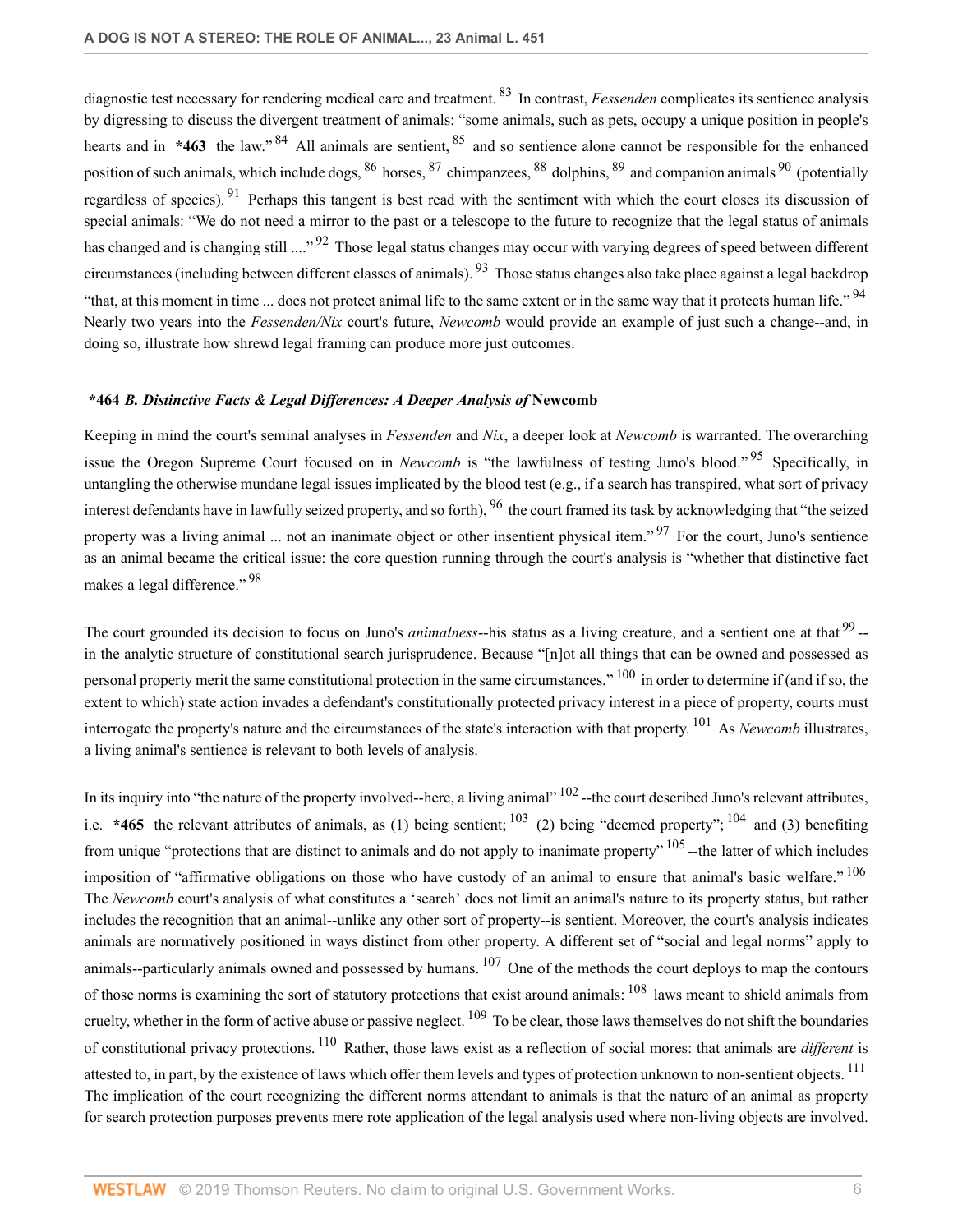Evaluating the level of protection in **\*466** the constitutional 'search' context afforded to a defendant's animal property involves examining "the nature of the relationship of humans to the animals that they own and possess, as well as the social and legal norms that attend to that relationship."<sup>112</sup>

For the *Newcomb* court, that dynamic between humans, animals, and society gives rise to the "abstract proposition ... that a person who owns or lawfully possesses an animal, and who thus has full rights of dominion and control over [that animal], has a protected privacy interest that precludes others from interfering with the animal in ways and under circumstances that exceed legal and social norms."<sup>113</sup> As a tautological summary of the current position of animals within the law ('can be owned as property-- therefore if owned, treat as property') this statement suffices. Within the context of search and seizure jurisprudence, however, the statement calls to be unpacked further--which is just what the *Newcomb* court proceeds to do. <sup>114</sup> As the court illustrates through a pair of hypotheticals involving 'dogs on the street,<sup>115</sup> that an animal is owned as property does not resolve the degree to which state interaction with that animal impinges upon the animal owner's privacy interests. Property status may be relevant, but is hardly dispositive.

Having acknowledged the role of Juno's property status in its search analysis, the *Newcomb* court proceeds to consider the context in **\*467** which the state interacted with Juno. Doing so, the court looks to "the nature of the governmental intrusion and the circumstances in which it occurred"  $116$  -- including the degree to which the state's properly contextualized interaction with Juno falls within the bounds of "legal and social norms." <sup>117</sup> Here, again, Juno's animal status--his being a living, sentient creature--matters. The court describes the context of Juno's blood draw: he had been lawfully seized by an officer who had probable cause to suspect he was suffering from starvation in violation of criminal law, <sup>118</sup> a "condition [which] appeared serious and required medical attention."<sup>119</sup> Specifically, the medical attention Juno required included blood work to "ensure appropriate medical care" by ruling out other "medical condition[s] that might cause his malnourishment."  $^{120}$  Critically, what the state was doing for Juno was medical diagnosis and treatment  $121$ -the sort of action undertaken on behalf of a living, feeling creature, not an inanimate object. <sup>122</sup> This was not a matter of a state agent seeing that a piece of seized property was in some way damaged and, consumed with curiosity as to how it came to be that way, running a series of diagnostic tests. Rather, what *Newcomb* deals with is an animal in state custody who was suffering from a physical malady, and who would continue to suffer that malady until he received **\*468** appropriate medical treatment <sup>123</sup> --treatment whose appropriateness, in turn, depended upon "a 'battery of laboratory tests."<sup>124</sup> The difference is that "distinctive fact" earlier identified by the court: Juno's sentience. <sup>125</sup>

As a result, for the *Newcomb* court, animal sentience is relevant not only at the nature of property analytical level, but also informs the nature and context of the state's interaction with that property. Animals, again, implicate different contours of privacy jurisprudence than do unfeeling objects--at least to the extent that an animal's insides can reveal information relevant to the animal's well-being.  $126$  When the State seeks to view the interior  $127$  of an animal in its custody for the purposes of medical examination and treatment, that interaction takes place in the context of a social agreement, reflected in animal cruelty law, that unnecessary animal suffering should be avoided--and that those with control over live animals are obligated to provide for their minimum care needs. <sup>128</sup>

*Newcomb'*s core question, then, appears at every crucial point of the court's privacy and search analysis. Under article I, section 9, the distinctive fact of animal sentience *does* make a difference to both the nature of the animal as property and the context of the state's interaction with the animal. Similarly, animal sentience is relevant to Fourth Amendment search protections: an animal's status as a "[living creature] not ordinarily ... used as a repository [for] other property" inclines against an expectation of privacy vis-à-vis the animal's interior;  $^{129}$  society's recognition and valuation of the ability of animals to feel--as illustrated by laws designed to shield animals from suffering at human hands--speaks to society rejecting as illegitimate the **\*469** expectation that an animal's physical being would be private once lawfully seized in this particular context. <sup>130</sup>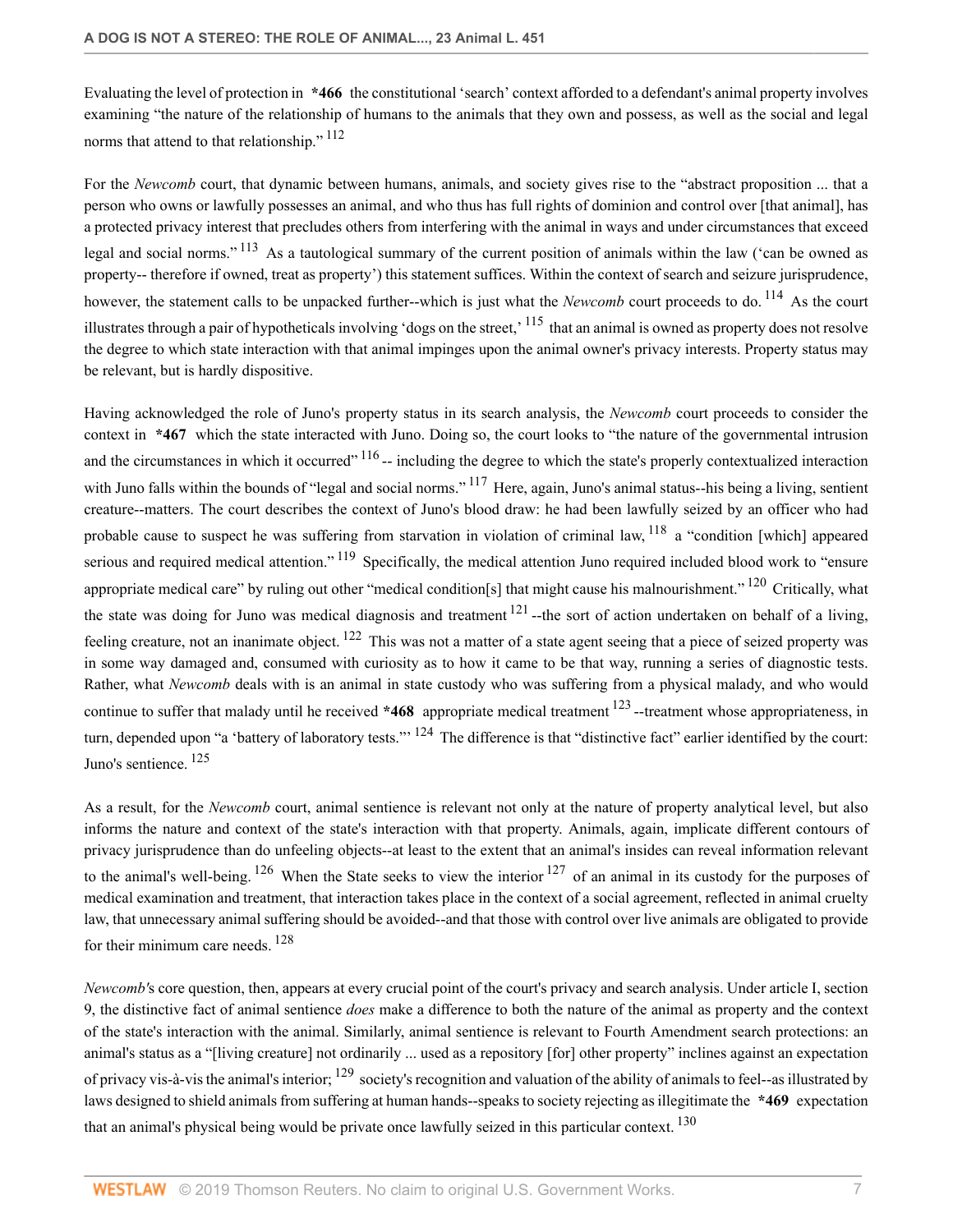Having determined that Juno's sentience is a distinctive fact that makes a legal difference, the *Newcomb* court arrives at its conclusion. While animals are susceptible to being held as "personal property ... a status that gives a [n] ... owner rights of dominion and control," the same legal scheme "simultaneously limits ownership and possessory rights in ways that it does not for inanimate property."<sup>131</sup> In particular, animals "are subject to statutory welfare protections that ensure their basic minimum care .... The obligation to provide that minimum care falls on any person who has custody and control of ... [an] animal. [An animal] owner simply has no cognizable *right*, in the name of her privacy, to countermand that obligation."<sup>132</sup> This specific phrasing reflects the *Newcomb* court's holding under the Oregon Constitution. While the court forewent a detailed discussion of Fourth Amendment protections, in the interests of not "repeating [them]selves," its analysis indicates that an equivalent statement for Fourth Amendment purposes would be along the lines of 'an animal owner simply has no legitimate expectation of privacy that countermands that obligation.<sup>133</sup> Certainly, the court's Fourth Amendment holding is "that defendant had no protected privacy that was violated by the withdrawal and testing of Juno's blood without a warrant."<sup>134</sup>

The *Newcomb* court, following the classic jurisprudential practice of "observ[ing] the wise limitations on our function [by] confiniting] ourselves to deciding only what is necessary to the disposition of the immediate case,"  $135$  describes its holding narrowly. *Newcomb'*s placement of an animal qua animal beyond the bounds of privacy search protections applies as written when (1) probable cause exists to believe an animal is subject to cruelty; (2) the animal has been lawfully seized pursuant to that probable cause; and (3) motivated by diagnosing or treating the animal's ill-health, <sup>136</sup> the state employs "medically **\*470** appropriate procedure[s]" on the animal. <sup>137</sup> When those three conditions are met, under *Newcomb*, the defendant does not have a legally recognizable privacy interest in the animal and the state's medical interaction with the animal is not a constitutional search; therefore evidence uncovered by those interactions need not be excluded from a defendant's criminal trial.

While the *Newcomb* holding is narrow by design, it is weighty nonetheless. The holding itself represents, first, an acknowledgment that a legally recognizable interest in animal well-being exists. Specifically, *Newcomb* grounds that interest in an animal's legally cognizable well-being in animal sentience. The court does not base its decision on Juno's specific subspecies (*Canis lupus familiaris*--a dog) or the use to which his owner put him (being a companion animal), <sup>138</sup> but rather on Juno's ability to feel and suffer-- a capacity shared by all animals, and that the Oregon legislature has recognized as extending to all animals. <sup>139</sup> Conversely, the court's holding does not extend beyond animals to non-sentient property, regardless of how highly that non-sentient property might be valued. <sup>140</sup> Again, sentience--*animalness*--matters. Moreover, *Newcomb* suggests that interest in animal well-being can--at least in certain circumstances--incline against human privacy rights, themselves a fundamental right, at least where such a right has not yet been recognized. <sup>141</sup>

## *C. Implications of* **Newcomb**

## *1.* **Newcomb'***s Practical Implications*

The most immediate of *Newcomb'*s practical implications is that explicitly announced by the Oregon Supreme Court's holding. In Oregon, blood draws and similar procedures do not pose a constitutional **\*471** search and seizure problem when undertaken for the purpose of diagnosing or treating an animal lawfully seized on probable cause of neglect or abuse. <sup>142</sup> The direct result of that holding is that law enforcement officers, county animal control officers, Oregon Humane Society staff, and others working to protect animals and enforce Oregon's animal cruelty laws need not delay seeing to the basic health and safety needs of animals lawfully seized pursuant to suspicion of animal cruelty. <sup>143</sup> Notably, the analysis deployed by the *Newcomb* court refers to such lawfully seized animals as being "in ill-health." <sup>144</sup> In the context of the case before the court, this proviso reads as a check against pretextual claims of medical need. In order for a veterinary procedure to be legitimate under *Newcomb*, the state must have a sincere medical reason to conduct the procedure in the first place (or, similarly, to order the procedure conducted). While the "in ill-health" portion of the court's holding is in practice an unlikely linchpin for litigation,  $^{145}$  it is best understood as a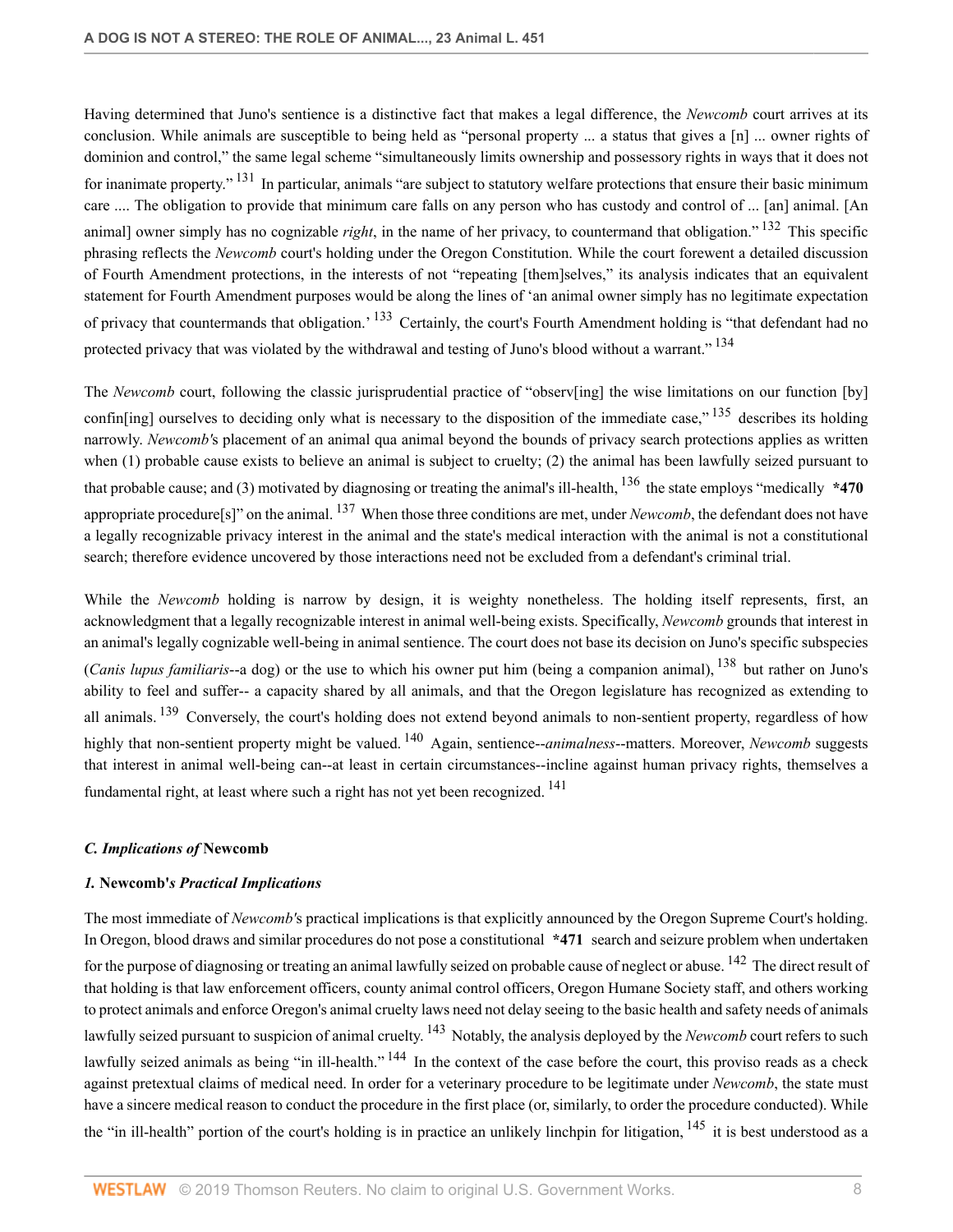requirement that the seized animal presents an apparent health concern, which in turn calls for "[a]n examination of the [animal's] physical health and condition ...." <sup>146</sup> To the extent that other jurisdictions find the *Newcomb* court's analysis persuasive, this holding may have utility outside of Oregon. <sup>147</sup>

**\*472** Beyond Oregon, law enforcement officials, state animal care staff, and prosecutors seeking to avoid complicating their cases with *Newcomb*-- style litigation may heed the case's second practical lesson. As the criminal justice system evolves to more consistently protect animals, defense attorneys may turn to creative arguments such as analogizing dogs to stereos or footwear for search purposes. <sup>148</sup> One method of forestalling such defense arguments--while still meeting the medical needs of seized animals--is to implement procedures that routinize application for search warrants that include medical diagnosis of seized animals, when feasible and supported by probable cause. <sup>149</sup> To the degree that technological progress expedites the search warrant application process, erring on the side of securing warrants covering seized animals is likely to have increasing utility, as a practical, if not jurisprudential, matter.  $150$ 

## *2.* **Newcomb'***s Jurisprudential and Strategic Implications*

Beyond its implications for those engaged in day-to-day animal criminal work, *Newcomb* offers a broader set of lessons relevant for all those interested in how the law may be used to protect animals from harm and improve their position in the legal system. The legislative backdrop against which *Newcomb* was decided--a backdrop which proved critical to the Oregon Supreme Court's opinion--highlights the ways in which decisions from different branches of government can build upon each other, resulting in bolstered protections for animals.

In 2013, the Oregon Legislature passed an omnibus animal protection measure, Senate Bill 6.<sup>151</sup> The purpose of the bill was multifold: in the wake of an especially egregious mass neglect situation by a so-called 'rescue' group, <sup>152</sup> the bill aimed to, inter alia, strengthen penalties **\*473** for certain types of animal cruelty committed against ten or more animals in one criminal episode. <sup>153</sup> The findings portion of the bill identified some key reasons for these added protections for animals--among these were the recognition of animals as sentient beings:

The Legislative Assembly finds and declares that:

- (1) Animals are sentient beings capable of experiencing pain, stress and fear;
- (2) Animals should be cared for in ways that minimize pain, stress, fear and suffering. <sup>154</sup>

This language codified the then-recent pronouncements from the Oregon Court of Appeals' handling of *State v. Nix* regarding animal sentience and how sentience factored into that court's decision to consider animals as crime victims for sentencing purposes. <sup>155</sup> Coming full-circle, prosecutors in Oregon can now point to this statute to ground their arguments around animal sentience and suffering where appropriate in animal cruelty cases.

The *Newcomb* court also acts instructively in its choice of how to frame the animal issues involved in the case. Those who advocate for the legal interests of animals are frequently met with the oft-familiar refrain that doing so wrongly and necessarily means equating animals and humans--leading to a parade of horribles. <sup>156</sup> Opponents of animal interests can invoke these slippery-slope fears to counsel against even the most modest efforts to protect animals: "To [animal advocacy] groups, a rat is a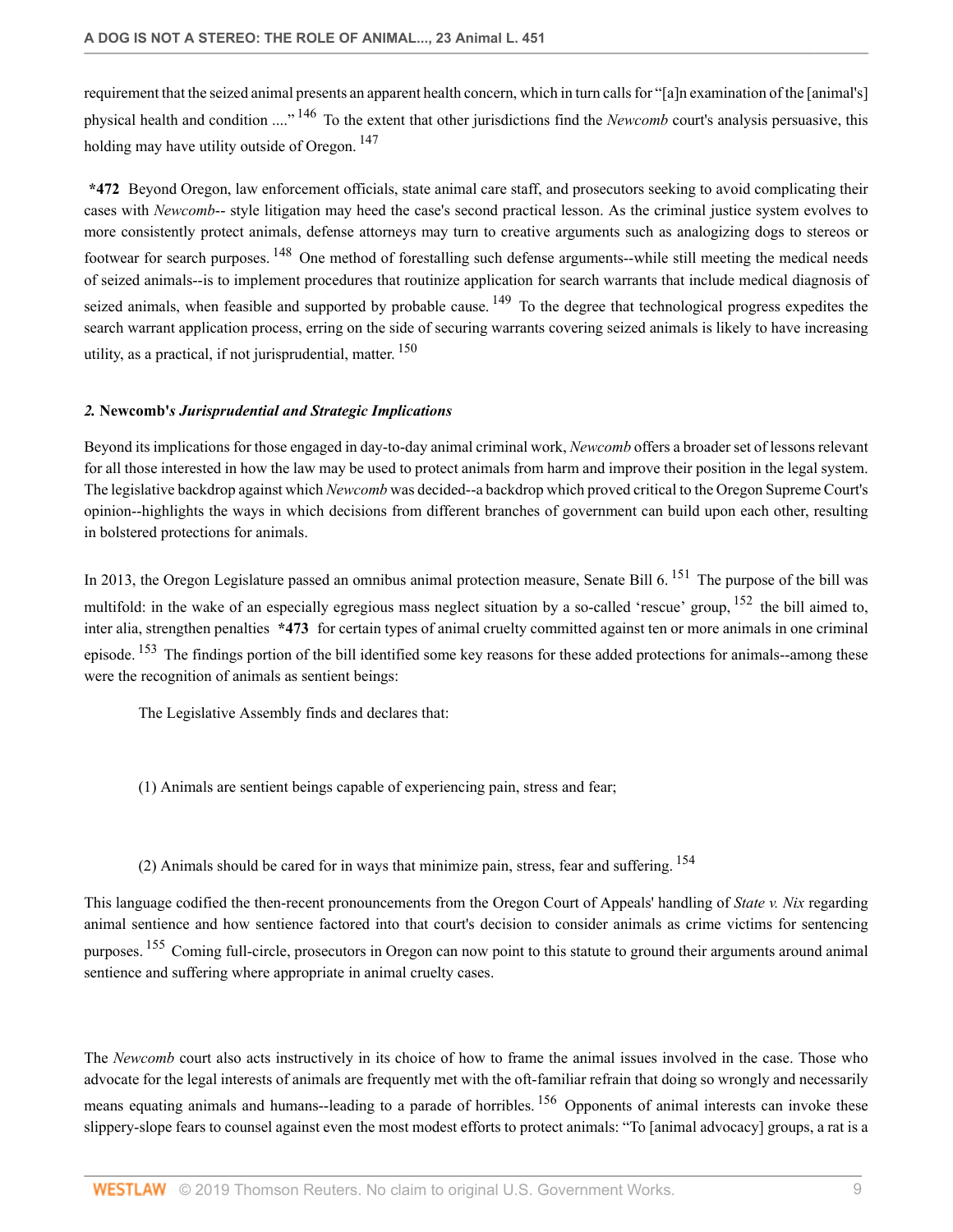dog is a boy ... on the same level emotionally, ethically, morally, legally, or spiritually as our children or grandchildren .... [T]hat is where making animal abuse cases felonies is **\*474** leading." <sup>157</sup> Much ink has been spilt and words uttered pushing back against these catastrophic fears--and, surely, much effort will be spent debunking those concerns in the future. The *Newcomb* court, however, sidesteps this slippery-slope debate by making a subtle but critical framing choice. For the court, the correct way to approach the animal issues raised in *Newcomb* is not by analyzing the degree to which the law draws distinctions between humans and animals: the court declines to discuss the human/animal comparison as irrelevant to the matter at hand. <sup>158</sup> Rather, the court focuses on distinctions--impelled by the logic of existing law-- between animals and all other kinds of legally classified property:

The important point for this case ... is not that Oregon law permits "humans to treat animals in ways that humans may not treat other humans." What matters here is that Oregon law prohibits humans from treating animals in ways that humans are free to treat other forms of property.<sup>159</sup>

Framing the legal issue at a paradigmatic level as (sentient) animals versus (inanimate) objects allows the court to advance Juno's interests in this case-- and, subsequently, the interests of other animals in similar circumstances-- without having to immediately grapple with slippery-slope concerns.

This method of framing offers strategic utility to animal advocates for the same reasons: the legal position of animals can be effectively advanced--and greater practical protections for animals achieved--by choosing to fight on argumentative grounds that speak to the specific issues at hand (issues that, here, happen to take place within the property paradigm), rather than broaden the argument to a more general ground upon which those advocates' opponents may prefer to argue. <sup>160</sup> Further, this approach highlights the law's existing recognition of a salient fact underlying efforts to improve the legal position of animals: sentience. The legally implicated distinction between animals and all **\*475** other property is intimately bound up with the recognition that animals' capacity to feel *is* the difference--and that difference matters.

## **IV. LOOKING TOWARDS UNRESOLVED QUESTIONS**

*Newcomb* suggests a novel search and seizure issue at the intersection of animal law and criminal law practice. In prudently crafting a narrow holding, the *Newcomb* court almost inevitably invites future litigation arising from cases that fall outside the narrow boundaries set by the court's consideration of Juno's case. Specifically, *Newcomb'*s very language hints that its holding may be applicable in circumstances where an animal has been lawfully seized and is in apparent medical need--whether or not the lawful seizure was rooted in probable cause to suspect animal cruelty. In discussing the obligation to provide minimum care which "falls on any person who has custody and control of ... [an] animal" (which in the *Newcomb* case included OHS, the seizing agency), the court moves immediately to reject the notion that Amanda Newcomb had a privacy interest in conflict with such an obligation. <sup>161</sup> Only *after* making that statement does the court note "[t]hat conclusion flows with *equal or greater force* when, as here, the [animal] is in the state's lawful protective custody on probable cause that the [animal] is suffering injury as a result of neglect ...."<sup>162</sup> Throughout its holding, the court emphasizes lawful seizure and medical need as two crucial factors in its decision-making. By *Newcomb'*s logic, once the state has custody and control over an animal--by definition possessed of sentience, the distinction that makes a difference--the state's obligation to provide that animal with minimum care is triggered, regardless of what generated the initial reason for seizure. While in Juno's situation, the reasons giving rise to lawful seizure were also those giving rise to a sincere concern for Juno's medical well-being, the *Newcomb* court's analysis suggests that the otherwise nonexistent privacy interests of an animal's owner do not somehow appear *ex nihilo* in a circumstance where separate valid reasons support lawful seizure and sincere medical concern. <sup>163</sup>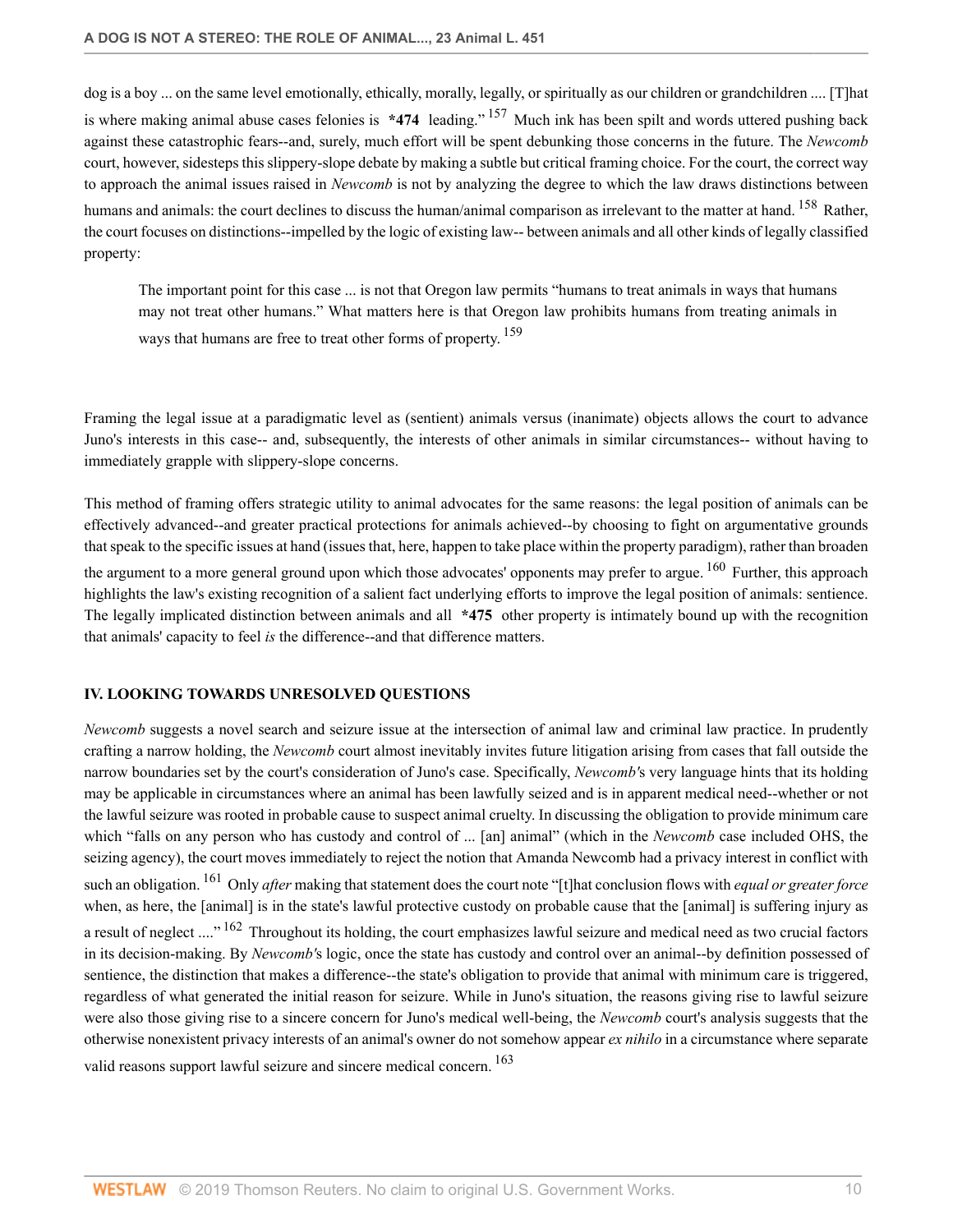#### **\*476 V. CONCLUSION**

"[T]he legal status of animals has changed and is changing still ...."<sup>164</sup> The Oregon Supreme Court's words echo through *Fessenden*, *Nix*, and *Newcomb*, and presage as yet unresolved--in some cases, as yet unasked-- legal questions. For their part, those three cases stand as specific markers in the evolving legal status of animals. Moreover, read together, they illustrate a more fundamental truth lying at the foundation of animal law: sentience--the essential element of animalness--is legally relevant. Being an animal should matter under the law. The distinction, in short, *does* make a difference.

## **\*477 APPENDIX A: FEDERAL AND OREGON CONSTITUTIONAL SEARCH PROTECTIONS**

The constitutional search issue <sup>165</sup>*Newcomb* grapples with operates on parallel Oregon state and federal levels: the defense argued that the blood draw was an illegitimate search under both article I, section 9 of the Oregon Constitution and the Fourth Amendment to the U.S. Constitution.<sup>166</sup> While Oregon and federal constitutional search and seizure protections share similar language,  $167$  divergent jurisprudential development calls for distinct and separate analyses.  $168$  As a result, while the Oregon Supreme Court in *Newcomb* pursued functionally similar lines of inquiry in reaching an identical holding under both federal and state constitutional levels of analysis,  $^{169}$  readers should beware of treating the court's legal reasoning as absolutely interchangeable between the two constitutions.

In an effort, therefore, to disambiguate Fourth Amendment search protections from those offered by Oregon's Constitution, we briefly digress to outline how search protections are applied under each of these constitutional schemes. For federal purposes, a search is implicated **\*478** when (1) a party has an expectation of privacy; (2) which "society is prepared to consider reasonable;" (3) and that expectation of privacy is infringed by state action.  $170$  In contrast, Oregon's constitutional search protections look "not [at] the privacy that one reasonably *expects* but [at] the privacy to which one has a *right*." <sup>171</sup> For purposes of the Oregon constitution, "privacy interests protected from unreasonable searches ... are defined by an objective test of whether the government's conduct 'would significantly impair an individual's interest in freedom from scrutiny, i.e., his privacy."<sup>172</sup> That objective test, in turn, involves an assessment of relevant "social and legal norms of behavior."<sup>173</sup> If (1) a particular privacy interest in freedom from scrutiny, inclusive of social and legal norms, objectively exists; and (2) that interest is invaded by a state action, then--as far as the Oregon Constitution is concerned--a search has taken place. <sup>174</sup>

For the issue at hand in *Newcomb*--extraction of Juno's blood--the distinction between federal- and Oregon-specific search analysis is, then, not measured in the facts considered, but in their framing. In evaluating Juno's blood draw under article I, section 9 of the Oregon Constitution, the court looks first to whether a human holds an objective privacy interest, informed by social and legal norms, in the blood of a lawfully seized dog. Had the court found the existence of such a privacy interest, it would then have asked whether the blood draw unreasonably invaded that privacy interest. For Fourth Amendment purposes, the court investigates whether there can be an expectation that the blood of a human's lawfully seized dog is private--and whether society is prepared to accept such an expectation as reasonable. While it is hardly inevitable that dual analysis under the Oregon

and Federal Constitutions should track each other so closely that they "reduce to the same question," <sup>175</sup> here that is exactly what transpired: the court resolves constitutional search issues under both article I, section 9 and the Fourth Amendment by dealing with the key issue of Juno's sentience.

#### Footnotes

a1 © Lora Dunn is Director and Senior Staff Attorney for the Animal Legal Defense Fund's (ALDF) Criminal Justice Program, where she assists prosecutors and law enforcement throughout the country on animal cruelty cases--from research and written support on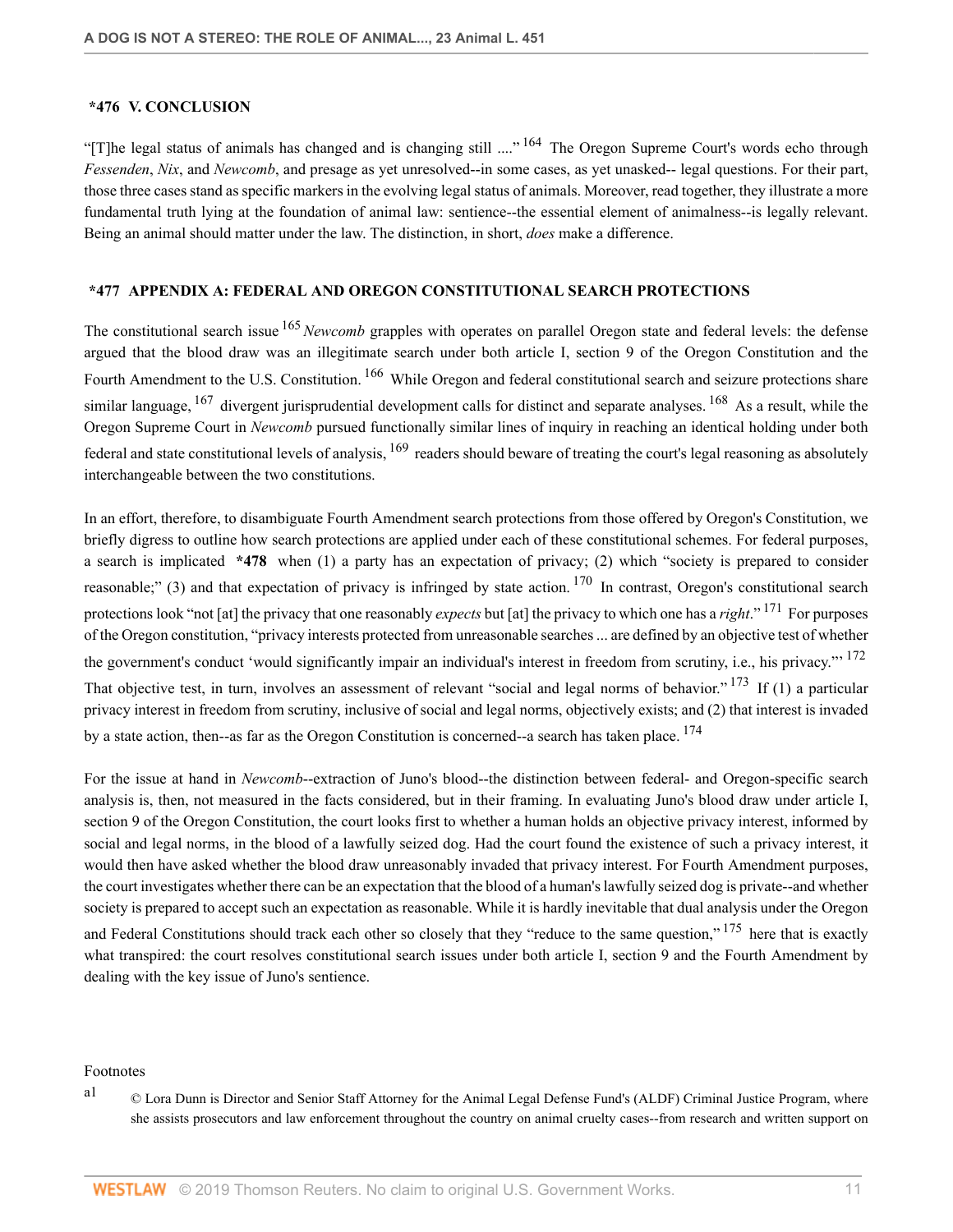motions, pleadings, and briefs to trainings and presentations. Lora has been instrumental in expanding the Criminal Justice Program's *amicus* brief work ('friend of the court' briefs), including such seminal cases as *State v. Fessenden, State v. Newcomb*, and *State v. Nix*. Lora is an adjunct professor at Lewis & Clark Law School, where she teaches the Crimes Against Animals course, and of which she is an alum.

As a Staff Attorney in ALDF's Criminal Justice Program, David B. Rosengard works to ensure that justice is done on behalf of animal cruelty victims through trial support, amicus briefs, legislative efforts, and educational programs. Beyond his work with ALDF, David contributed to--and took part in editing--the second edition of *Animal Law In A Nutshell*, and is an adjunct professor teaching animal law at his alma matter--Lewis & Clark Law School.

- 1 State v. Newcomb, 375 P.3d 434, 443 n.14 (Or. 2016).
- 2 Transcript of Proceedings at 94, State v. Newcomb, No. 1104-43303 (Multnomah Cty. Cir. Ct. 2011).
- 3 *Newcomb*, 375 P.3d at 436; E-mail from Emily Davidsohn, Investigations Dep't Attorney, Oregon Humane Society, to authors (Mar. 30, 2017, 3:41 PST) (on file with Animal Law Review) (describing Juno as approximately one-year old during the events in question).
- 4 Wallace testified Newcomb "said that she would get food from WinCo, that it came in four-pound loads in clear bags, and that she had ran out of food and that she was going to get more food that night." *Id.* at 16.
- 5 Oregon Humane Society (OHS) officers, such as Special Agent Wallace, are certified police officers commissioned by the governor with full law enforcement powers who are employed by OHS, a nonprofit organization.
- 6 Transcript of Proceedings, *supra* note 2, at 16.
- 7 *Id.* at 21.
- 8 *Id.* at 111.
- 9 Neighbor Mariah Phillips testified that she first contacted the Oregon Humane Society on December 16, 2010. *Id.* at 29. Officer Wallace worked with Newcomb by phone and set up the February visit. *Id.* at 15.
- <sup>10</sup> "[T]he complaint was that the dog was being housed in a kennel for many hours of the day, it was being beaten by the defendant, and also wasn't being fed properly." *Id.* at 14.
- <sup>11</sup> "I've seen hundreds of emaciated animals and--throughout the 10 years I've been doing this, and I could tell that he was in a nearemaciated condition ...." *Id.* at 16.
- 12 OR. REV. STAT. § 167.325 (2015).
- 13 Officer Wallace testified that Newcomb's caregiver removed the dog from the yard and brought Juno to his vehicle. Transcript of Proceedings, *supra* note 2, at 18-19. In the context of Officer Wallace's seizure of Juno, and Juno's subsequent examination at OHS, OHS veterinary staff were operating as agents of the state.
- 14 *Id.* at 116-17.
- 15 *See* e-mail from Emily Davidsohn to authors, *supra* note 3 (OHS staff were concerned that Juno had a blockage, based on his body condition and Special Agent Wallace's observations). Dr. Hedge testified, "There were no underlying medical conditions that I could find for his--his thin body condition, that led me to believe that it was due to lack of proper nutrition or lack of proper amount of food." Transcript of Proceedings, *supra* note 2, at 107.
- 16 The OHS veterinary team also weighed Juno and tested a sample of his feces. The Oregon Supreme Court determined it "need not separately discuss or analyze the admissibility of the feces sample," and we follow suit here by focusing our discussion on the blood draw and the legal issues it raised. *See Newcomb*, 375 P.3d at 437 n.5 (discussing Juno's feces sample, noting "[t]he record is unclear on ... whether [the sample] ... was actively withdr[awn] from Juno or ... already expelled," and determining that "even an actively withdrawn feces sample" would not require different analysis than the blood draw issue before the court). We also follow the Oregon Supreme Court's lead in not analyzing OHS staff weighing Juno during intake. *Compare*State v. Newcomb, 324 P.3d 557, 566 (Or. Ct. App. 2014) (appellate court holding that OHS vet weighing Juno did not constitute a search), *with Newcomb*, 375 P.3d 434 (Oregon Supreme Court leaving appellate holding concerning weighing unremarked and undisturbed). Similarly, after the appellate court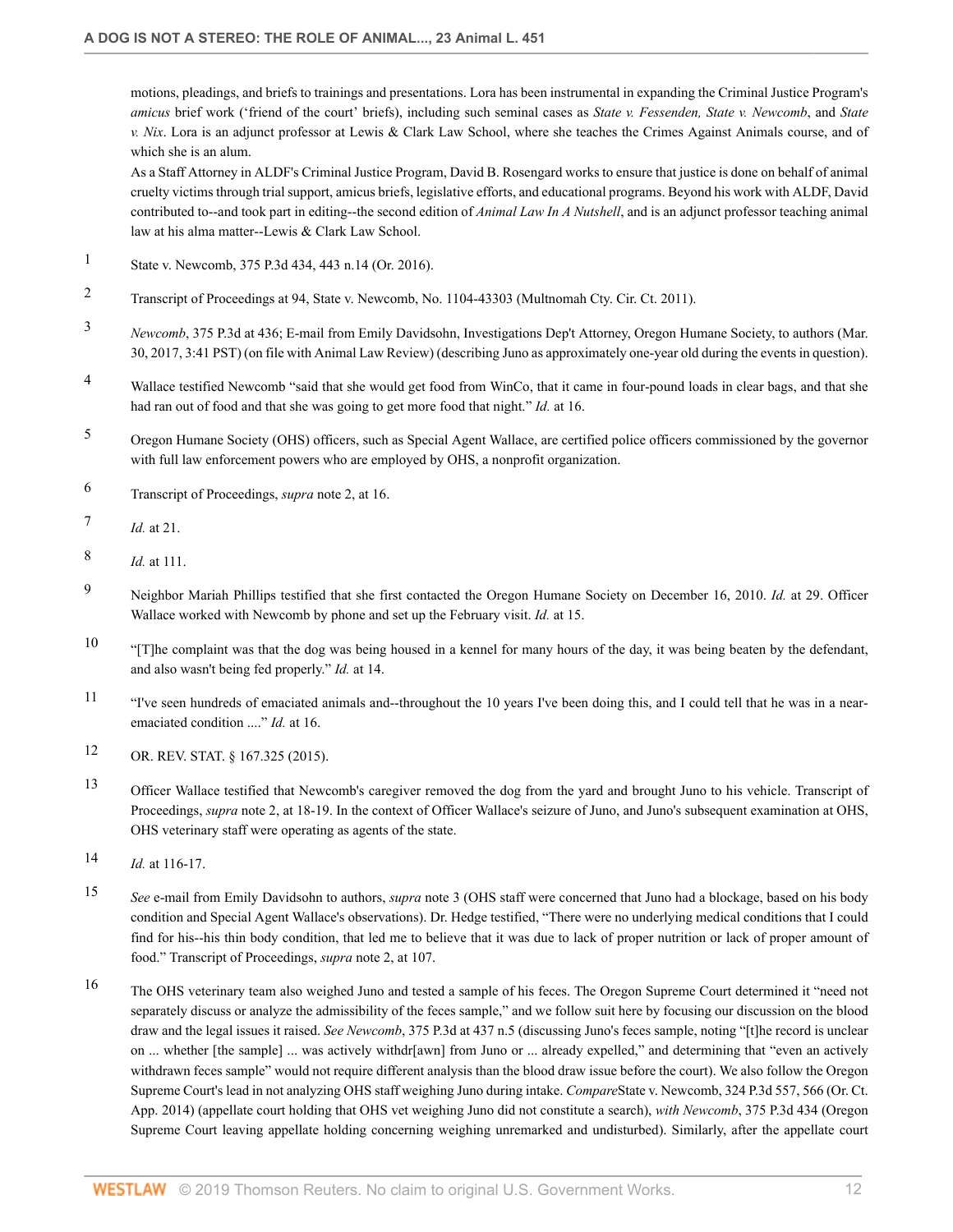rejected defense arguments that Special Agent Watson's seizure of Juno was illegitimate, the Oregon Supreme Court did not examine the matter--nor do we. *See Newcomb*, 324 P.3d at 564 (upholding trial court's conclusion that Special Agent Watson's seizure of Juno was justified by the plain view exception to the warrant requirement); *Newcomb*, 375 P.3d at 439 n.7, 445 n.17 ("As ... noted, the lawfulness of Juno's seizure is not an issue at this juncture.").

- 17 Dr. Hedge testified at trial that medical diagnosis is imperative prior to commencing treatment: "There can be several different medical conditions that can cause an animal to be underweight. Various intestinal conditions, parasites, different things like that. Even organ conditions, so kidney disease, liver disease. So there's a variety of things that we have to rule out and say that they do not have before I can say that it's simply due to lack of proper nutrition." Transcript of Proceedings, *supra* note 2, at 118.
- <sup>18</sup> "The laboratory tests revealed nothing medically wrong with Juno that would have caused him to be thin; Dr. Hedge therefore concluded that Juno was malnourished and placed him on a special feeding protocol." *Newcomb*, 375 P.3d at 437.
- 19 *Id.* at 434.
- 20 *Newcomb*, 375 P.3d at 437. At trial, the defense also argued that OHS weighing Juno and testing a sample of his feces implicated search issues. *Newcomb*, 324 P.3d at 559. As the resulting litigation focused exclusively on the search impact of the blood draw, we likewise forgo further discussion of fecal testing or weighing. *See supra* note 16 (explaining the Oregon Supreme Court's exclusive focus on issues implicated by the blood draw).
- 21 *Newcomb*, 375 P.3d at 437.
- 22 Transcript of Proceedings, *supra* note 2, at 10.
- 23 *Id.* at 37-41.
- 24 Castleberry argued: "Dr. Hedge engaged in this testing, revealing all these intimate details about the dog's body chemistry, about its blood levels, about its feeding habits, all of these things were information that was not otherwise exposed to public view ...." *Id.* at 10.
- 25 *Id.* at 52-53. The trial court judge analogized Juno's medical diagnosis and care to that of a child removed by child services.
- 26 *Newcomb*, 375 P.3d at 434.
- 27 *See supra* notes 15-18 (discussing the defense also advancing arguments regarding Juno's seizure, fecal testing, and weighing before the appellate court, and explaining our decision not to address those arguments further in this Comment).
- 28 *Newcomb*, 324 P.3d at 564. The Court explained: "That animals are sentient beings unlike other property may explain the statutory protections that animals receive, and those protections may otherwise provide support for this court's conclusion in *Nix* that animals are 'victims' under [OR. REV. STAT. §] 161.067(2). But it does not follow--and we do not understand the state to argue--that those statutory protections have a constitutional dimension." *Id.* (emphasis omitted) (citation omitted).
- 29 *Id.* at 561.
- <sup>30</sup> Under the Oregon Constitution, "A protected privacy interest 'is not the privacy that one reasonably expects but the privacy to which one has a right."' *Id.* at 563 (emphasis omitted) (citing State v. Campbell, 759 P.2d 1040, 1044 (Or. 1988)).
- <sup>31</sup> The Court rejected the State's argument that "when police lawfully seize an animal, the owner's privacy rights must yield to the animal's right to care, such that government actions consistent with veterinary treatment do not invade defendant's privacy rights." *Id.*
- 32 *Id.* at 563 n.7. Dr. Hedge testified that her "main goal is for [the animals'] welfare" when conducting examinations of animals brought in by the Investigations officers. Transcript of Proceedings, *supra* note 2, at 118.
- 33 *Id.* Wallace testified that he brought Juno "[d]irectly back [to the Oregon Humane Society] for an exam to determine what is wrong with him, to get him vet care." Transcript of Proceedings, *supra* note 2, at 19.
- 34 *Newcomb*, 324 P.3d at 566-67.
- 35 E-mail from Emily Davidsohn to authors, *supra* note 3.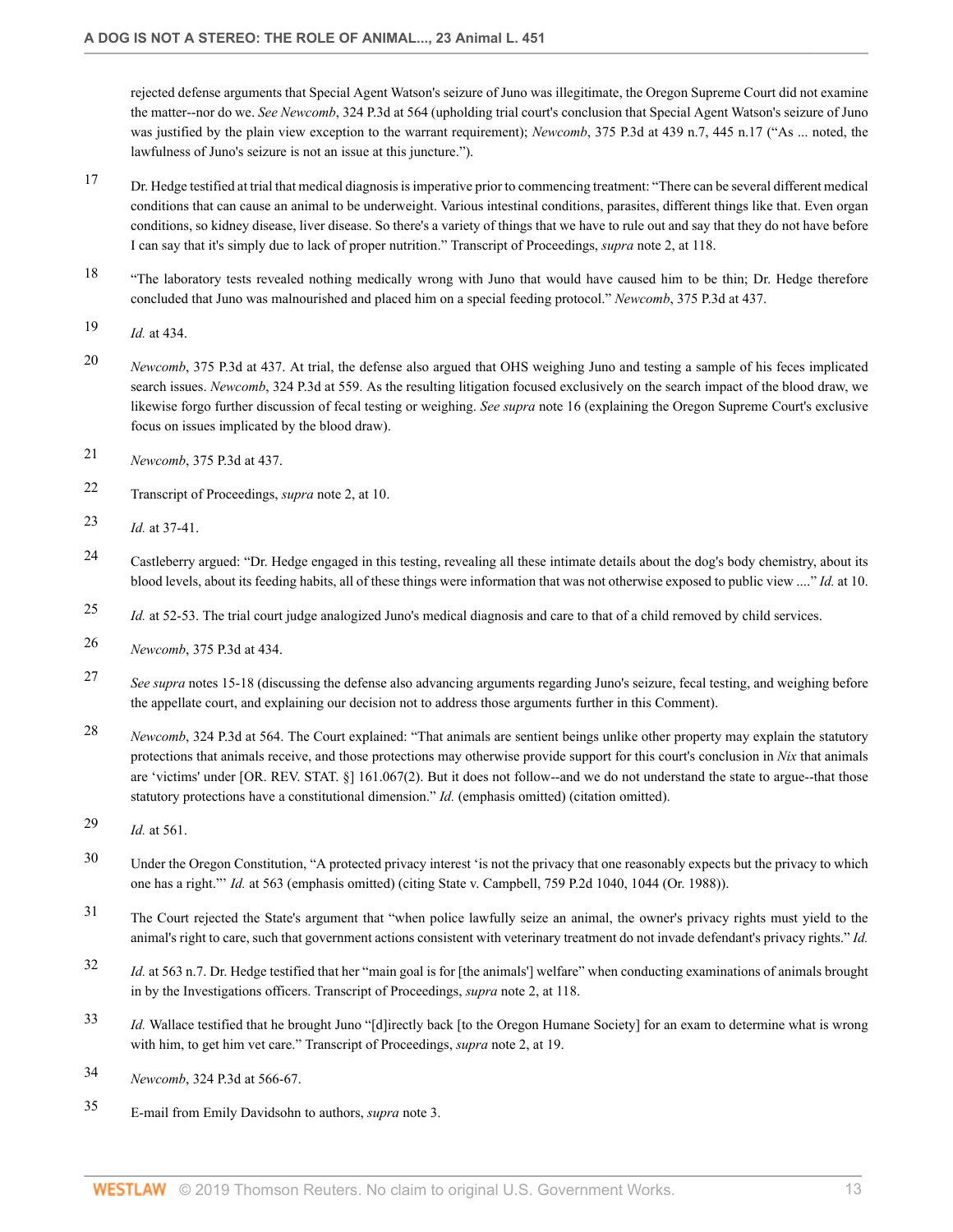# 36 OR. REV. STAT. § 167.310(7) (2015); OR. REV. STAT. § 167.325(1) (2015).

- 37 E-mail from Emily Davidsohn to authors, *supra* note 3.
- 38 *Newcomb*, 375 P.3d at 442.
- 39 *Id.* at 446. *Newcomb* examined the propriety of Juno's blood draw as a matter of both state and federal constitutional law. While the Oregon Supreme Court's analysis is similar for each level, readers should beware of treating the two as interchangeable. *See infra* Appendix A (disambiguating search protections under the Oregon and federal Constitutions).
- 40 State v. Fessenden, 333 P.3d 278 (Or. 2014). Note, two defendants were charged in *Fessenden. Id.* at 280. We follow the standard convention of referring to the resulting litigation as *Fessenden* rather than *Fessenden/Dicke*.
- 41 Note, while the *Nix* decision was subsequently reversed on the strictly procedural basis that the matter was not properly before the court, the substantive reasoning developed in *Nix* was later adopted in *State v. Hess*, so in effect, the *Nix* decision stands. State v. Nix, 334 P.3d 437 (Or. 2014), *vacated on procedural grounds*, 345 P.3d 416 (Or. 2015), *reasoning adopted by*State v. Hess, 359 P.3d 288, 290 (Or. Ct. App. 2015), *review denied*, 367 P.3d 529 (Or. 2016). *See also Hess*, 359 P.3d at 293 ("In *Nix*, the Supreme Court addressed and rejected the same argument that defendant makes on appeal. However, the court ultimately vacated its decision in *Nix* because it concluded that it did not have jurisdiction of the appeal .... [W]e nonetheless are persuaded by the *Nix* court's reasoning on the merger question, and we adopt it.") (citing *Nix*, 345 P.3d at 424; *Nix*, 334 P.3d at 447). In an attempt to minimize confusion resulting from this litigation chain, we discuss *Nix* as the case setting out the applicable legal theory, while recognizing *Hess* as the case that, for Oregon, has effectively given that theory precedential value.
- 42 *Fessenden*, 333 P.3d at 280.
- 43 *Id.*; Monique Balas, *Douglas County Deputy Named as One of Nation's 'Top 10 Animal Defenders,'*OREGONLIVE (Feb. 27, 2015), http://www.oregonlive.com/pets/index.ssf/2015/02/douglas\_county\_deputy\_named\_as.html [https://perma.cc/5XHS-5GSD] (accessed Apr. 9, 2017); Kat Wolcott, *Deputy Lee Bartholomew: One of a Kind, Literally*, KPIC (Apr. 10, 2012), http://kpic.com/ outdoors/deputy-lee-bartholomew-one-of-a-kindliterally [https://perma.cc/L8NM-XARV] (accessed Apr. 9, 2017).
- 44 *See Fessenden*, 333 P.3d at 279-80 ("[T]he horse's backbone protruded, her withers stood up, her neck was thin, all her ribs were visible, she had no visible fatty tissue in her shoulders, and she was 'swaying a bit' ... [and also] straining to urinate, which the officer recognized as a sign of [potentially starvation related] kidney failure ....").
- 45 *See*State v. Fessenden, 310 P.3d 1163, 1164-65 (Or. App. 2013) (recounting that Deputy Bartholomew first visually assessed the horse's condition from a driveway co-owned by defendants and a neighbor who consented to Deputy Bartholomew's access, and then reached over the fence to perform a physical evaluation).
- 46 *See Fessenden*, 333 P.3d at 280 ("The officer testified that the horse was 'literally ... the thinnest horse I've seen that was still on its feet,' that the horse was at risk of her 'internal organs ... shutting down,' and that the officer was 'afraid [the horse] was going to fall over and not be able to get back up.' The officer knew than when emaciated horses fall, they frequently have to be euthanized.").
- 47 Linda Diane Fessenden and Teresa Ann Dicke co-owned the horse in question, and were both charged with animal neglect. *Id.*
- 48 *Id.*
- 49 *Id.*
- 50 *Id.*
- 51 *Id.*
- 52 *Id.* at 281 (quoting *Fessenden*, 310 P.3d at 1164).
- 53 *Id.* at 282 (quoting State v. Stevens, 806 P.2d 92, 98 (Or. 1991)).
- 54 *Id.* at 286.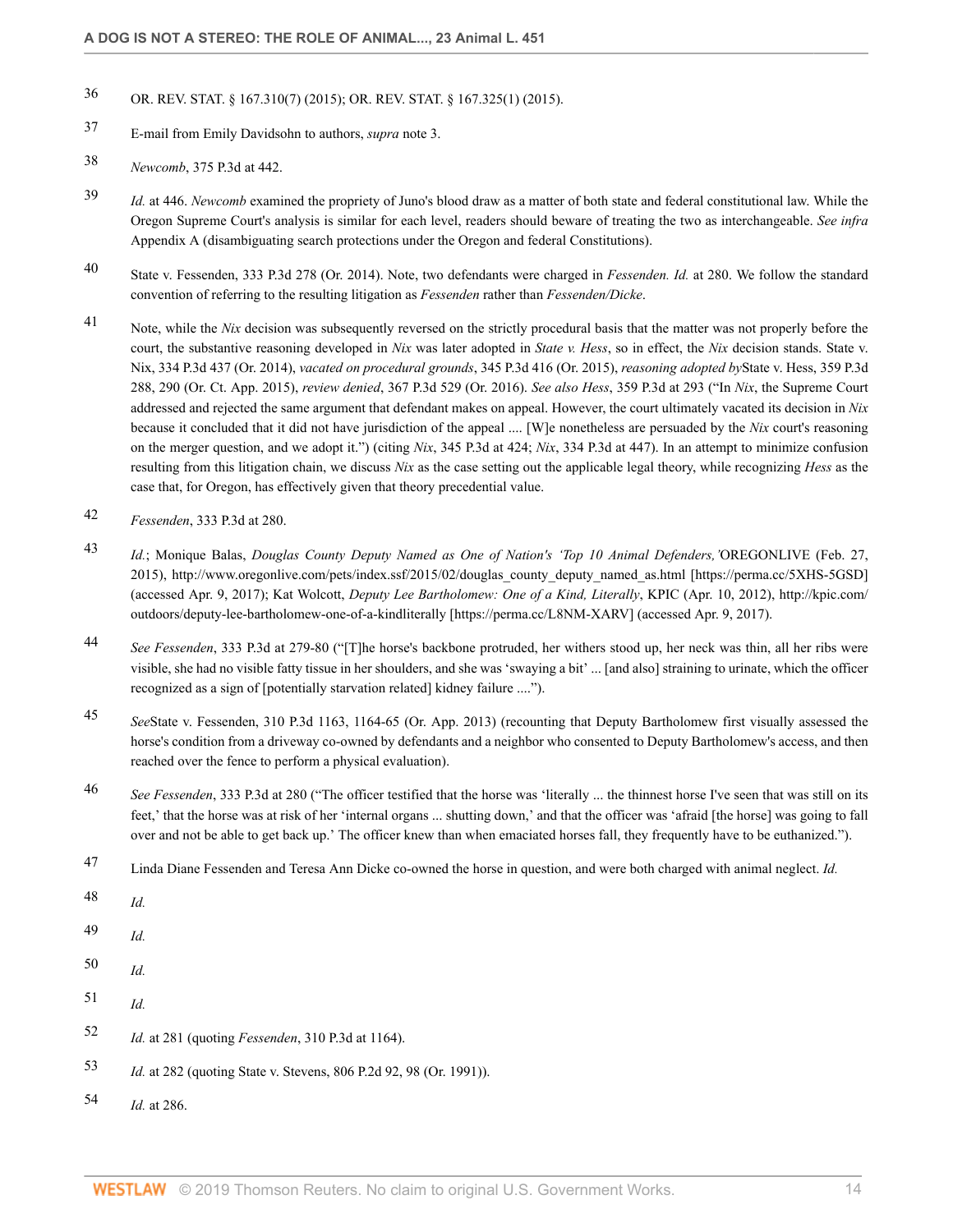- 55 *Nix*, 334 P.3d at 438.
- 56 *Id.*
- 57 The statute in question specifies that "when the same conduct or criminal episode violates only one statute, but involves more than one 'victim,' there are 'as many separately punishable offenses as there are victims."' *Id.* (quoting OR. REV. STAT. § 161.067 (2009)).
- 58 *Id.* at 448.
- 59 *See id.* at 439 ("We begin with the text of the [anti-merger] statute, in context .... At issue in this case is the meaning of the word 'victims' as it is used in that statute.").
- 60 *Id.* at 438, 442; *see id.* at 442 ("[T]he otherwise undefined reference to 'victim' in ORS 161.067(2) must draw its meaning from some other source .... [W]hat counts for the purposes of ORS 161.067(2) is whether they were victims under the substantive criminal statute that the defendant violated.").
- 61 *Id.* at 443 ("The ordinary meaning of the word 'victim' as it is used in [the antimerger statute] can include both human and nonhuman animals, and nothing in the text, context, or legislative history of the [anti-merger] statute necessarily precludes an animal from being regarded as such.").
- 62 *See id.* (analyzing victim status under OR. REV. STAT. § 167.325--Oregon's animal neglect statute).
- 63 *Id.* (quoting State v. Glaspey, 100 P.3d 730, 733 (Or. 2004)).
- 64 *Id.* The court based this determination specifically on the statute requiring "minimum necessary [care] 'to preserve the health and well-being"' of individual animals, with no exemption for neglect committed by an owner upon their own animals. *Id.*
- 65 *See id.* at 444 (analyzing "[o]ther aspects of the larger [animal protection] statutory scheme").
- 66 *Id.* at 448.
- 67 A deeper analysis of either *Fessenden* or *Nix* is beyond the scope of this Comment.
- 68 *Fessenden* and *Nix* were decided on the same day: August 7, 2014. *Fessenden*, 333 P.3d at 278; *Nix*, 334 P.3d at 437.
- 69 *See infra* notes 159-160 and accompanying text (discussing the *Newcomb* court choosing to frame their analysis by differentiating animals from objects).
- 70 The defense argued this insufficiency of animal intrinsic value made both the emergency aid and exigent circumstances exceptions inapplicable to animals. *See Fessenden*, 333 P.3d at 282, 284 ("Defendants respond ... that *neither exception* now extends to or should be broadened to extend beyond the protection of human life to the protection of property .... From the premise that society's interest in protecting animal life is not now equivalent to its interest in protecting human life, defendant contends that an exception to the warrant requirement ... that is justified by the latter should not extend to the former.") (emphasis added).
- 71 *Nix*, 334 P.3d at 438-39.
- 72 *Fessenden*, 333 P.3d at 283.
- 73 *Id.*
- 74 *See Nix*, 334 P.3d at 438-39, 447-48 (summarizing defendant's argument that victim status and property status are mutually exclusive, discussing animal suffering and sentience, and concluding that "defendant is incorrect" despite "Oregon law regard[ ing] animals as the property of their owners," "animals are 'victims' for the purposes of ORS 161.067(2) ....").
- 75 *Id.* at 442.
- 76 "As to the nature of the property involved--here, a living animal-- we are aided by our analysis in *Fessenden/Dicke*." *Newcomb*, 375 P.3d at 440. *See also, e.g., id.* at 440-42 (citing *Fessenden* throughout).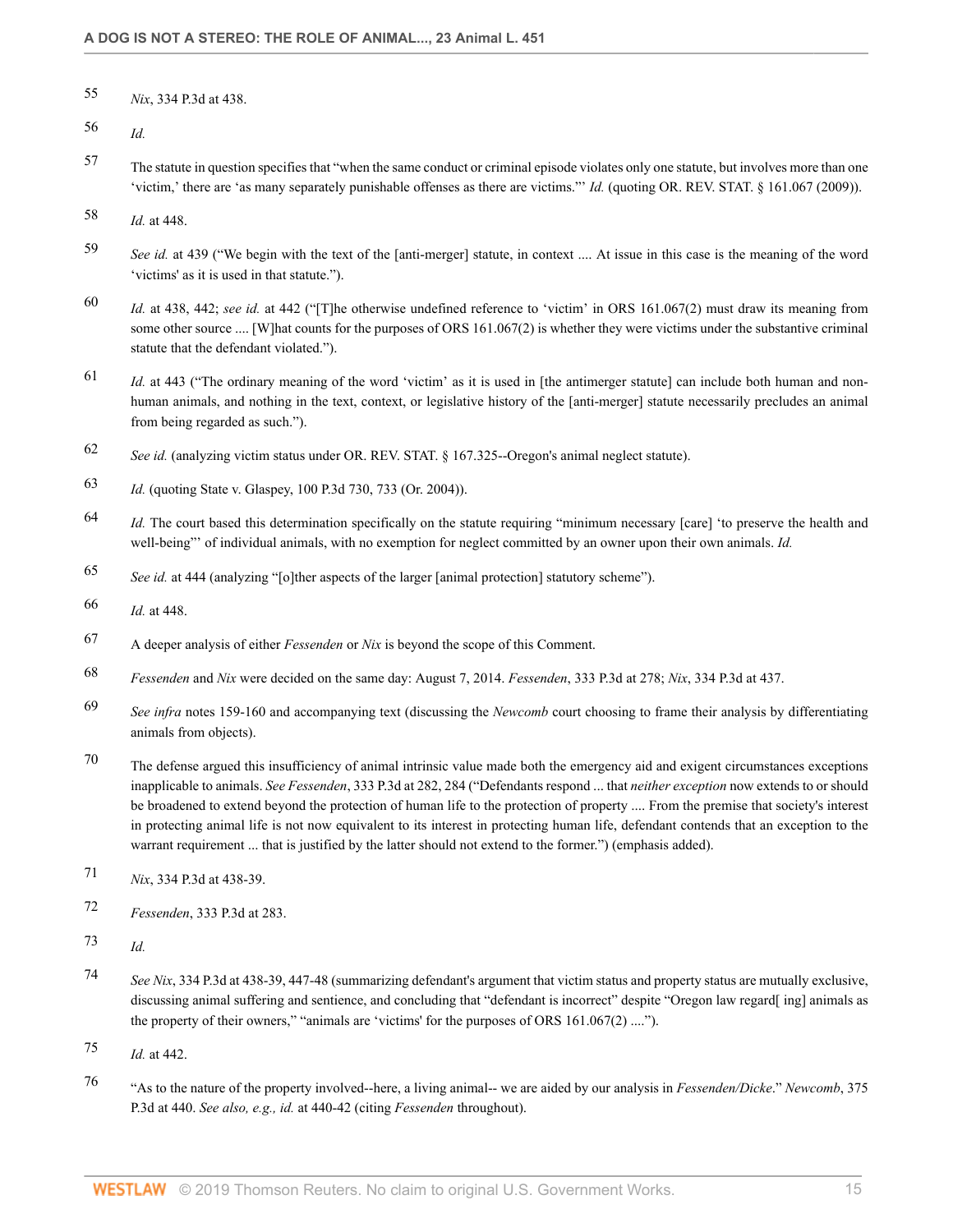- 77 *Fessenden*, 333 P.3d at 285.
- 78 *Nix*, 334 P.3d at 444 (emphasis added).
- 79 *See The Idea That Only Humans Are Sentient*, ANIMAL ETHICS, www.animal-ethics.org/the-idea-that-only-humans-are-sentient [https://perma.cc/ASX4-C2FH] (accessed May 19, 2017) ("Sentience is the capacity to have positive and negative experiences ....").
- 80 *Fessenden*, 333 P.3d at 282-83.
- 81 *Nix*, 334 P.3d at 447.
- 82 *Newcomb*, 375 P.3d at 439.
- 83 This logic functions by determining that society is not prepared to accept as legitimate expectations that such information regarding an animal's health be private (for Fourth Amendment purposes) and that an owner has no objective privacy right to that information under those circumstances (for article I, section 9 purposes). *Infra* Section III.B (discussing in depth the *Newcomb* court's reasoning).
- 84 *Fessenden*, 333 P.3d at 284. That the law does treat different animals differently is clear from, for example, a read of animal cruelty statutes: depending on an animal's species or relationship with humans it may receive more or less protection. *See, e.g.*, Or. Rev. Stat. § 167.335 (2015) (exempting various animals from protection under Oregon's cruelty statutes--including "commercially grown poultry," "vermin or pests" subject to reasonable control activities, and animals lawfully fished, hunted, or trapped).
- 85 Marc Bekoff, *A Univeral Declaration on Animal Sentience: No Pretending*, PSYCH. TODAY (June 20, 2013), https:// www.psychologytoday.com/blog/animal-emotions/201306/universal-declaration-animal-sentience-no-pretending [https://perma.cc/ R55WH8RB] (accessed Apr. 9, 2017).
- 86 "We are uncomfortable with the law's cold characterization of a dog ... as mere property." *Fessenden*, 333 P.3d at 284 (quoting Rabideau v. City of Racine, 627 N.W.2d 795, 798 (Wis. 2001)).
- 87 "Horses also hold a special place in human affection ...." *Id.*
- 88 "Ongoing litigation in the United States seeks to establish legal personhood for chimpanzees ...." *Id.*
- 89 "[D]olphin[s] should be seen as 'non-human persons' and as such should have their own specific rights ...." *Id.* at 284 n.12 (quoting Facsimile Circular from B.S. Bonal, Member Sec'y, Cent. Zoo Auth., Ministry of Env't & Forests, Gov't of India, to Chief Sec'y to All States and Union Territories et al. 2 (May 17, 2013), http://cza.nic.in/ban%20*o*n%20dolphanariums.pdf [https://perma.cc/Q77H-WULP] (accessed May 19, 2017)).
- 90 *Id.* at 284.
- 91 *Fessenden* identifies the affection humans hold for dogs and horses as being--at least in part--responsible for those animals holding special status. The court simply notes the developing legal position of dolphins and chimpanzees, without exploring the logic behind those animals being treated differently than, for example, other primates or cetaceans. *Id.*
- 92 *Id.*
- 93 *See supra* notes 88-89 and accompanying text (discussing developments in the concept of animal sentience).
- 94 *Fessenden*, 333 P.3d at 284.
- 95 *Newcomb*, 375 P.3d at 438; *see id.* at 445 (framing the question as whether "defendant [has] a protected privacy interest in the withdrawal and testing of her dog's blood for [the] purposes of medical treatment after the dog had been lawfully taken into custody on probable cause to believe that he had been criminally neglected."); *see also supra* notes 16-17 (explaining that seizure, fecal testing, and weight-taking were not considered by the Oregon Supreme Court).
- <sup>96</sup> "The general issue that this case presents is one that has come before the court with some frequency before: the extent to which the state may examine property without a warrant after it has lawfully seized that property [in] the course of a criminal investigation." *Newcomb*, 375 P.3d at 439.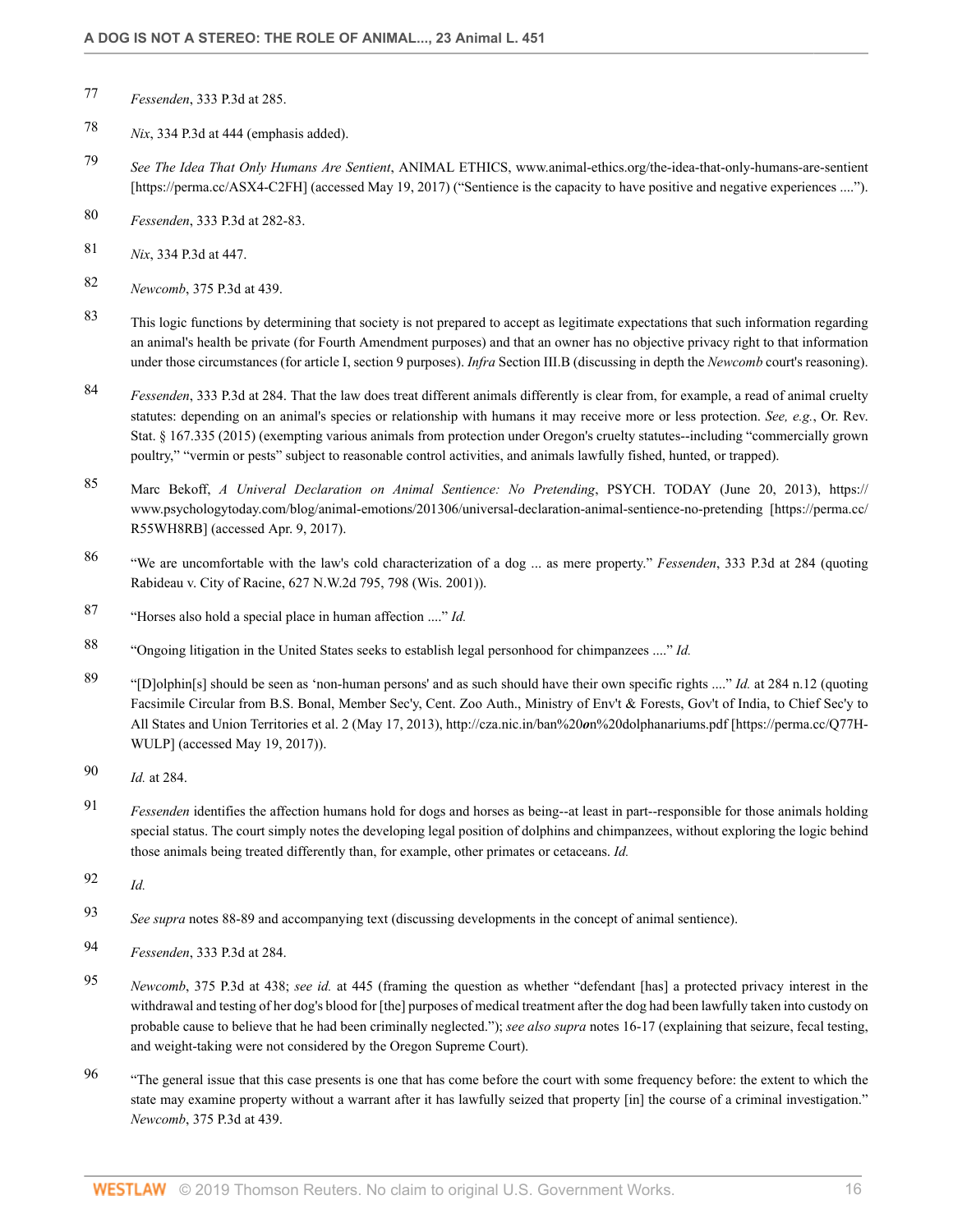97 *Id.*

98 *Id.*

99 *See id.* at 440-41 (noting that Juno specifically, and animals more generally, are living and "sentient beings capable of experiencing pain, stress and fear").

100 *Id.* at 440.

101 *See, e.g., id.* ("Whether defendant had a protected privacy interest that was invaded by the withdrawal and testing of Juno's blood requires us to examine the nature of the property involved and the circumstances of the governmental intrusion into that property.").

102 *Id.*

- 103 "[A]nimals 'are sentient beings capable of experiencing pain, stress and fear[.]"' *Id.* at 441 (citing *Fessenden*, 333 P.3d at 283).
- 104 *Id.* at 440 (citing *Fessenden*, 333 P.3d at 283; OR. REV. STAT. § 609.020 (2015)).
- 105 *Id.*
- 106 *Id.* at 441 ("[T]hose obligations have no analogue for inanimate property."); *see also id.* ("Significantly, the obligation to provide minimum care arises for anyone who has custody or control of an animal. 'Minimum care,' in turn, means 'care sufficient to preserve the health and well-being of an animal' and includes, in addition to adequate nutrition, '[v]eterinary care deemed necessary by a reasonably prudent person to relieve distress from injury, neglect or disease."' (quoting OR. REV. STAT. § 167.310(7)).
- 107 *Id.* at 434.
- 108 The Court largely focuses on Oregon-specific statutory animal protections, in the context of its analysis of Oregon Constitutional search jurisprudence. *See id.* at 440 (describing legal position of animals under Oregon statutes: "Oregon's animal welfare statutes impose one of the nation's most protective statutory schemes[.]" (quoting *Fessenden*, 333 P.3d at 283)). Similarly, the court finds that legal backdrop relevant for Fourth Amendment purposes. *Id.* at 446 ("And the laws and social norms of behavior that we have discussed as they pertain to animal welfare generally, and minimum care in particular, are significant under the Fourth Amendment analysis ....").
- 109 *See, e.g., id.* at 440-41 (listing various Oregon statutes protecting animal welfare).
- 110 *Id.* at 441-42.
- 111 *See id.* at 441 ("Reflected in those and other laws that govern ownership and treatment of animals is the recognition that animals 'are sentient beings capable of experiencing pain, stress and fear[.]"') (citing *Fessenden*, 355 Or. at 768); *see also id.* at 443 ("Oregon law simultaneously limits ownership and possessory rights [of animals] in ways that it does not for inanimate property. Those limitations, too, are reflections of legal and social norms.").
- 112 *Id.* at 440. The court's decision to treat being an animal as a relevant property attribute which demands to be considered as part of a protected privacy analysis (as opposed to Juno's other attributes, which the court apparently did not consider relevant for those purposes, such as Juno being mobile, or a quadruped, or the like) builds on the court's earlier rulings in *State v. Fessenden* and *State v. Nix. See supra* Part III.A (analyzing the treatment of sentience and animal status by the *Fessenden/Nix* court).
- 113 *Newcomb*, 375 P.3d at 441.
- 114 *See id.* at 441-42 ("Those observations alone are not enough to resolve the issue before us .... [D]etermining the existence of a constitutionally protected privacy right in property depends not only on the nature of the property itself, but also on the nature of the governmental intrusion and the circumstances in which it occurred. We must consider those, too, in resolving the issue before us.").
- 115 "[F]or example, if a dog owner walks his dog off-leash down the street, and the friendly dog runs over to greet a passerby who pets it, that act of petting the dog would invade no possessory or privacy interest; a contact of that kind would fall well within social norms and conventions, even if by petting the dog the passerby discovers something concealed from plain view (e.g., that under the dog's thick fur coat, the dog is skin and bones to the point of serious malnourishment). On the other hand, if the passerby produces a syringe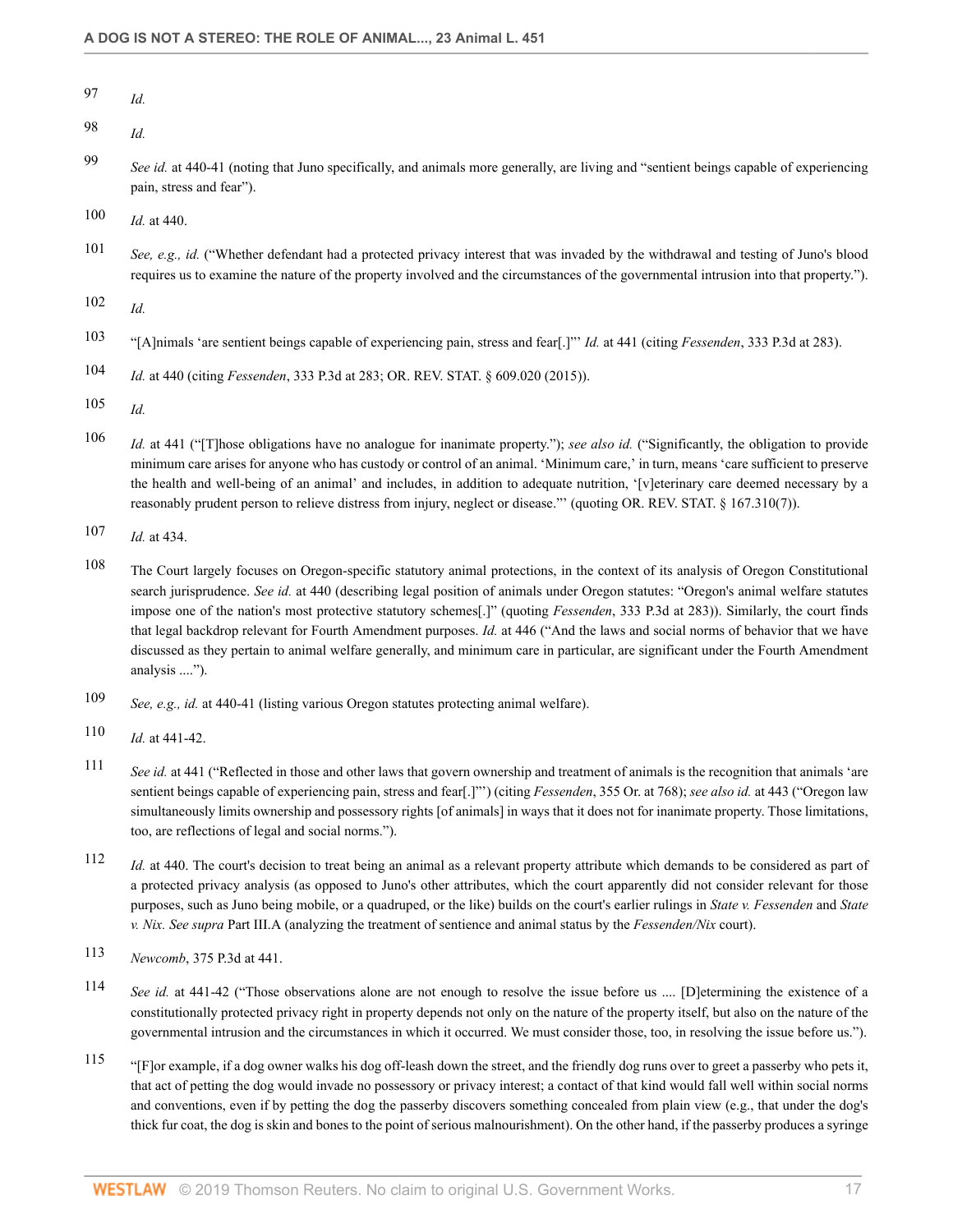and expertly withdraws a sample of the dog's blood in the time that it would take to greet and pet the dog, that contact would violate the owner's possessory and privacy interests, even if the passerby did so for a valuable scientific study (e.g., whether local animals were infected with an easily-transmitted virus); such a contact would fall well outside social norms and conventions." *Id.* at 441. The *Newcomb* court's dog-walking hypotheticals function better to illustrate the sort of social norms and conventions relevant to search analysis than they do as exhaustive heuristics describing the contours of those norms and conventions. By way of example, that the dog in both hypotheticals is off-leash does not seem determinative; petting an approaching friendly dog (leashed or not) seems as socially normative as swiftly conducting a blood draw on the same dog would be socially aberrant.

- 116 *Id.* at 442.
- 117 *Id.* at 441. The court's legal and social norm inquiry runs throughout its analysis of the state's interaction with Juno: "[A] protected privacy interest ... precludes others from interfering with the animal *in ways and under circumstances* that exceed legal and social norms." *Id.* (emphasis added).
- 118 *Id.* at 442.
- 119 *Id.*
- 120 *Id.*
- 121 *Id.* Note, the *Newcomb* court was under no illusion regarding OHS veterinary staff's near-certain awareness that those medicallymotivated tests would *also* surely prove relevant in any subsequent criminal trial. In acknowledging that tests performed on animals seized on probable cause of cruelty will, as a practical matter, often serve this "dual purpose," the court finds no constitutional defect. *Id.* at 442 n.12. What matters is that animal is examined "for medical reasons," not that the results of that examination may also be relevant at trial. *Id.* ("A medical professional who examines a victim of criminal abuse for purposes of diagnosis and treatment- whether the victim is human or animal--no doubt realizes that the results may have evidentiary value if a criminal prosecution ensues, but that reality does not alter the medically appropriate nature of the testing."). Framing veterinary "diagnosis and treatment" in this fashion, the court keeps the focus of their analysis on the well-being of the sentient victim at hand: the animal. *Id.*
- 122 *See id.* (discussing parallels between medical treatment of human crime victims and medical treatment of Juno: "A medical professional who examines a victim of criminal abuse for purposes of diagnosis and treatment-- whether the victim is human or animal--no doubt realizes that the results may have evidentiary value if a criminal prosecution ensues. But that reality does not alter the medically appropriate nature of the testing .... [T]he trial court, in denying the motion to suppress, at least implicitly found that Dr. Hedge performed the tests for medical reasons by analogizing this case in its ruling to one in which an abused child taken into custody is medically examined for purposes of diagnosis and treatment.").
- 123 *Id.* at 442 ("Juno was not beyond danger simply because he had been removed for the time from defendant's dominion and control ....").
- 124 *Id.* at 442 n.12.
- 125 *Id.* at 439.
- 126 Here, we refer to an animal containing information in the most general of senses. Whether in the parlance of medical science or commonplace discussion, phenomena are represented and communicated in terms of information: what is seen, heard, measured, and so forth. In terms of an animal's well-being, the phenomena in question is the animal itself, and so the information sought is simply greater detail about the animal. As the *Newcomb* court puts it, "Juno's 'contents'--in terms of what was of interest to Dr. Hedge--were the stuff that dogs and other living mammals are made of: organs, bones, nerves, other tissues, and blood. As the prosecutor argued at trial, inside Juno was just 'more dog.' *Id.* The fact that Juno had blood inside was a given; he could not be a living and breathing dog otherwise. And the chemical composition of Juno's blood was a product of physiological processes that go on inside of Juno, not 'information' that defendant placed in Juno for safekeeping or to conceal from view." *Id.* at 442-43.
- 127 For Juno, this interior view is metaphorical via blood draw. The logic of *Newcomb'*s holding would seem to apply equally to literally interior views--such as endoscopic examinations--undertaken for the purposes of medical diagnosis and treatment.
- 128 *Newcomb*, 375 P.3d at 443.
- 129 *Id.* at 445.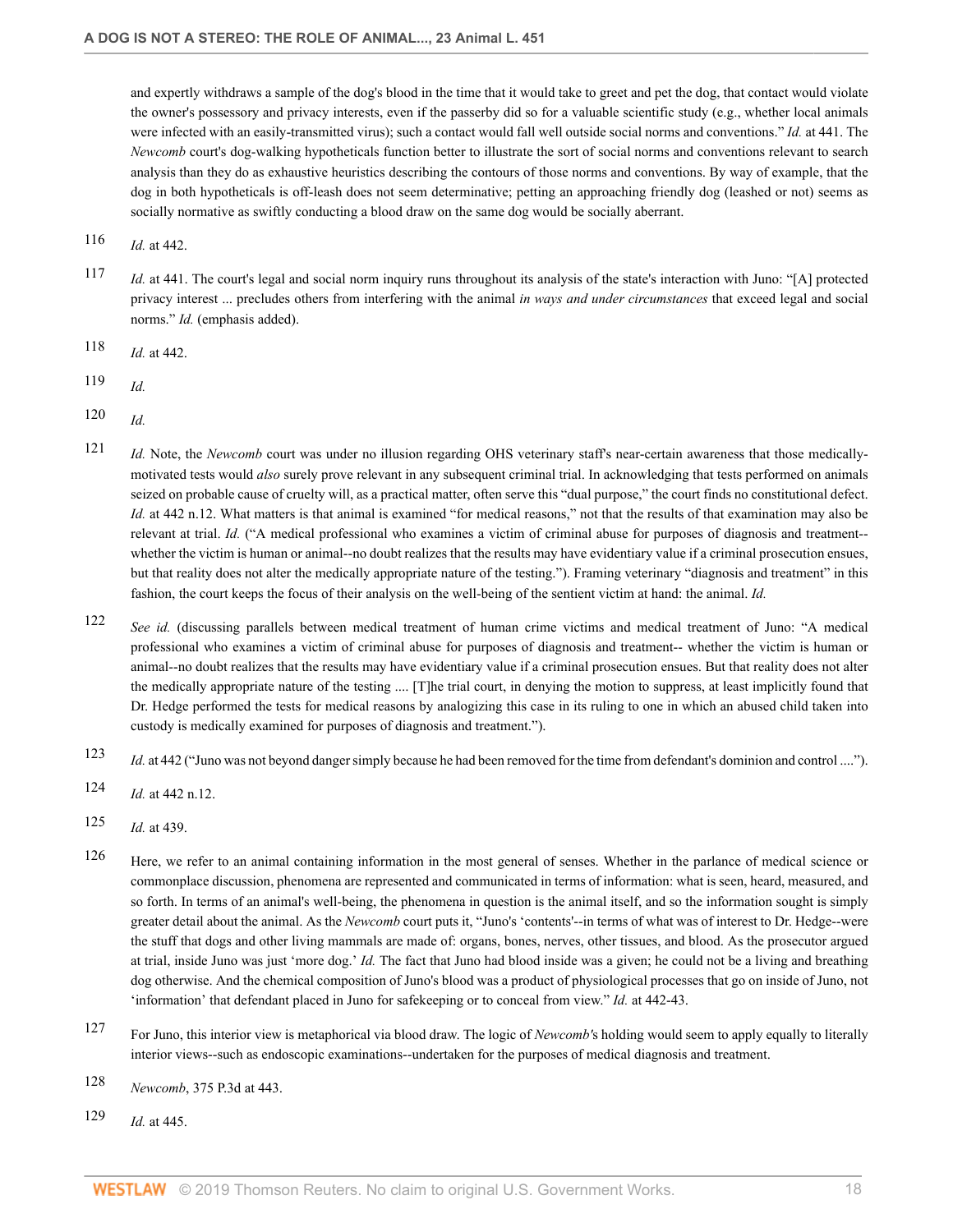- 130 *See id.* at 445-46 ("In particular, the different nature of that property that this case involves--a living animal, one that is not ordinarily and was not here used as a repository into which other property was placed-- would have bearing on the Fourth Amendment analysis .... And the laws and social norms of behavior that we have discussed as they pertain to animal welfare generally, and minimum care in particular, are significant under the Fourth Amendment analysis in determining what expectations of privacy society will recognize as legitimate.").
- 131 *Id.* at 443.
- 132 *Id.* (italics in original).
- 133 *See id.* at 445-46 (discussing Supreme Court Fourth Amendment jurisprudence and citing specific passages regarding legitimacy of privacy expectations).
- 134 *Id.* at 446.
- 135 *Id.* at 444 (citing *Fessenden*, 333 P.3d at 285).
- 136 *Id. But see supra* note 121 and accompanying text (explaining that while diagnosis and treatment must be motivated by medical need, the state need not blind itself to the potential evidentiary value of medical information generated by that diagnosis and treatment).
- 137 *Newcomb*, 375 P.3d at 444 ("Consequently, our holding is confined to circumstances in which the state has *lawfully* seized a[n] ... animal on probable cause to believe the animal has been neglected or otherwise abused. It is also confined to the general kind of intrusion that occurred in this case--a medically appropriate procedure for diagnosis and treatment of an animal in illhealth." (emphasis in original)); *see also id.* at 446 (using the same factors to describe the court's Fourth Amendment holding: "withdrawal and testing of [an animal's] blood for purposes of medical treatment after the [animal] had been lawfully taken into custody on probable cause to believe that he had been criminally neglected.").
- 138 *But see supra* notes 85-91 and accompanying text (analyzing the special status of certain animals).
- 139 *See*OR. REV. STAT. § 167.305(1) (2015) ("Animals are sentient beings capable of experiencing pain, stress and fear ...."); *see also*OR. REV. STAT. § 167.310(3) ("'Animal' means any nonhuman mammal, bird, reptile, amphibian or fish.").
- 140 *See Newcomb*, 375 P.3d at 441 ("Oregon law ... places affirmative obligations on those who have custody of an animal to ensure that animal's basic welfare; those obligations have no analogue for inanimate property.").
- 141 *Id.* at 443 ("Live animals under Oregon law are subject to statutory welfare protections that ensure their basic minimum care, including veterinary treatment .... A dog owner simply has no cognizable *right*, in the name of her privacy, to countermand that obligation." (emphasis in original)).
- 142 *Id.* at 443-44 ("An examination of the dog's physical health and condition ... pursuant to a medical judgment of what is appropriate for diagnosis and treatment, is not a form of governmental scrutiny that, under legal and social norms and conventions, invades a dog owner's protected privacy rights under [the Oregon Constitution] .... [O]ur holding is confined to circumstances in which the state has *lawfully* seized a dog or other animal on probable cause to believe the animal has been neglected or otherwise abused.").
- 143 Indeed, to the extent that attention to an animal's health and safety is necessary for provision of minimum care, OHS staff or others having custody and control of an animal are required to provide that attention. *See id.* at 443 (explaining that the Oregon statutory obligation to provide basic minimum care to an animal falls on any person who has custody or control of the animal).
- 144 *Id.* at 444.
- 145 In practice, when an animal has been properly seized on probable cause of being subject to neglect or abuse, the facts giving rise to probable cause themselves almost by definition also call for medical investigation. The seizure of Juno provides an example of just this dynamic: "[Special Agent Wallace] concluded that he had probable cause to believe that defendant had neglected Juno .... [He] therefore took custody of Juno ... both as evidence of the neglect and because of the 'strong possibility' that Juno needed medical treatment." *Id.* at 437.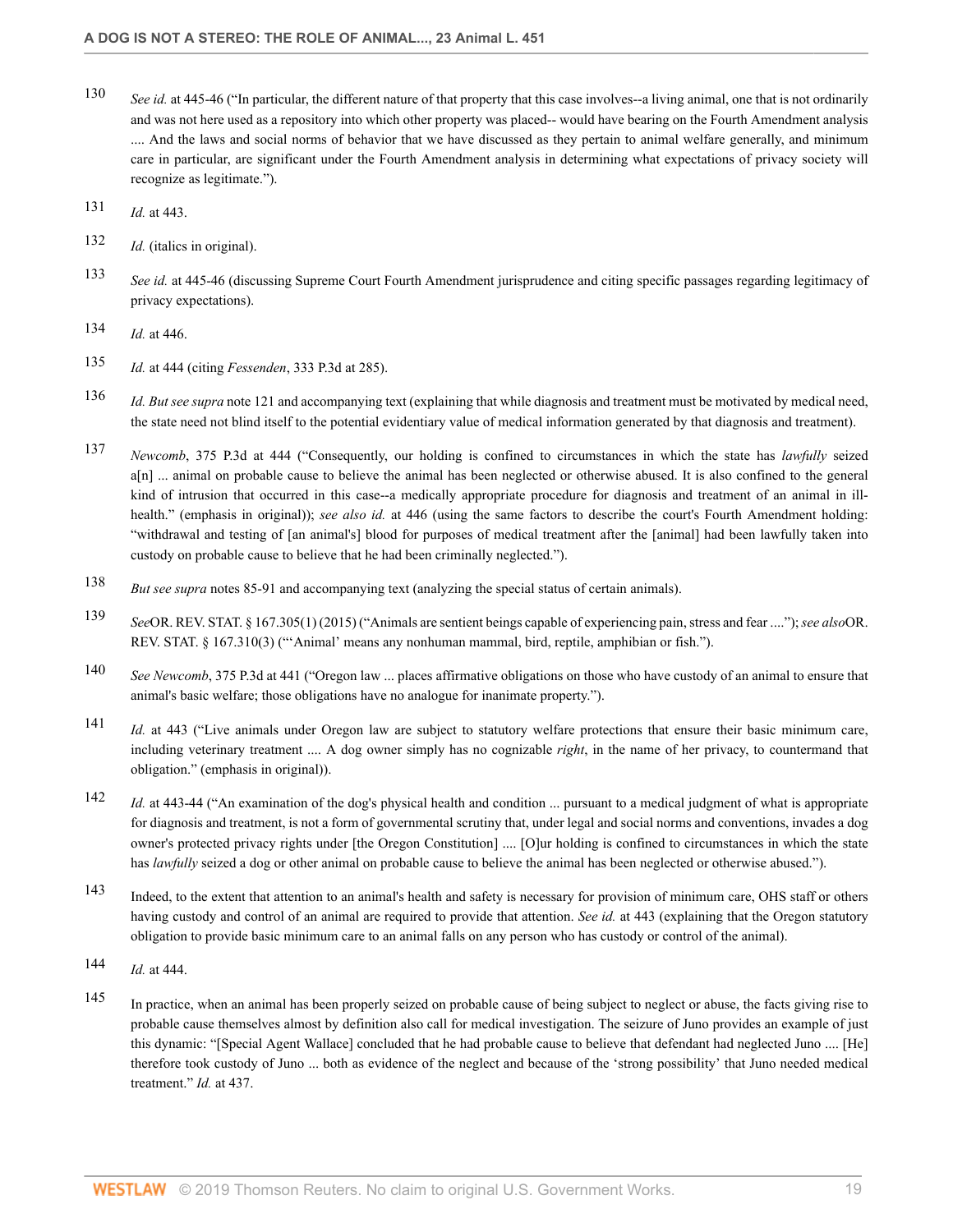- 146 *Id.* at 443. That is, if the subsequent medical investigation reveals that the animal was in fact healthy, despite initially presenting as ill, *Newcomb'*s logic does not necessarily call for results of that investigation being excluded as a constitutional matter. As a practical matter, of course, in that circumstance a defendant charged with animal cruelty is likely to welcome the results of the state's medical investigation.
- 147 Certainly the Oregon Supreme Court understands its holding as being equally valid under the search and seizure protections afforded by the Fourth Amendment to the Constitution of the United States as it is under those of Oregon's state constitution. *See id.* at 776 (explaining the force of the court's Oregon constitutional search and seizure analysis applies equally under "Fourth Amendment jurisprudence ... [and] no purpose would be served by repeating ourselves.").
- 148 *See id.* at 437-38 ("[D]efendant ... took the position that dogs are 'no different than a folder or a stereo or a vehicle or a boot ...."').
- 149 To be clear, in Juno's case the Oregon Humane Society had no inkling that seeking a search warrant for Juno's blood would be necessary--for the simple reason that the defense's argument that an animal's blood was protected by privacy rights had not yet been suggested. In the wake of *Newcomb*, however, state agents caring for animals in jurisdictions which have not yet adopted the *Newcomb* holding should be aware that those arguments might lie in their future and could be avoided by proactively seeking warrants inclusive of medical diagnosis, even if the strict necessity of those warrants is unclear.
- 150 *Cf.*Missouri v. McNeely, 133 S. Ct. 1552, 1562-63 (2013) (evaluating the impact on warrant exceptions for human blood draws due to "technological developments that enable police officers to secure warrants more quickly, and do so without undermining the neutral magistrate judge's essential role as a check on police discretion"). Indeed, the Oregon Supreme Court has discussed the technology-facilitated ease of securing search warrants as cutting against "extend[ing] or broadly apply[ing] exceptions to the warrant requirement" in the specific context of animal search and seizure cases. Fessenden, 333 P.3d at 285; *see also supra* Section III.A.2 (discussing *Newcomb* in the context of *Fessenden*).
- 151 S.B. 6, 77th Legis. Assemb., Reg. Sess. (Or. 2013).
- 152 *See* Lynne Terry, *Animal Advocates, Lawmakers Celebrate Bills Stepping Up Punishment, Stemming Abuse*, OREGONLIVE (Nov. 21, 2013), http://www.oregonlive.com/pa-cific-northwest-news/index.ssf/2013/11/animal\_advocates\_lawmakers\_cel.html [https:// perma.cc/KWL9-FQK7] (accessed Apr. 9, 2017) ("The bill was largely spurred by the seizure in January of more than 149 starving dogs from a Brooks warehouse. The dogs, housed in deplorable conditions without food or water, were kept by a group called Willamette Animal Rescue that received shipments of canines from shelters in California.").
- 153 *See* Or. S.B. 6, *supra* note 151 (imposing recordkeeping and licensure requirements on animal rescues, and updating Oregon's process for pre-conviction forfeiture of animals).
- $154$  Or. S.B. 6.
- 155 *Nix*, 334 P.3d at 444 ("[T]he 'victim' of [animal abuse] offenses is the individual animal that suffers the neglect, injury, cruelty, torture, or death.").
- 156 *See, e.g.*, Richard A. Posner, *Animal Rights: Legal, Philosophical, and Pragmatic Perspectives* (drawing on his previous arguments advanced in his review of Steven Wise's *Rattling the Cage: Toward Legal Rights for Animals*, his session at an animal rights symposium hosted by the University of Chicago Law School, and his open letter dialog with Peter Singer, Judge Posner suggests the debate at hand--or, at least, the animal rights debate--is about whether to "treat animals in approximately the same way we treat the human residents of our society"), *in*ANIMAL RIGHTS: CURRENT DEBATES AND NEW DIRECTIONS 51, 51 (Cass R. Sunstein & Martha C. Nussbaum eds., 2005). In Posner's estimation, the legal efforts of animal advocates--or, again, at least those animal advocates doing legal work around rights--risk "fail[ing] to maintain the bright line between animals and human beings, [and as a result] we may end up treating human beings as badly as we treat animals." *Id.* at 61.
- 157 Gary Truitt, *Sliding down the Slippery Slope*, HOOSIER AG TODAY (Oct. 2, 2016), https://www.hoosieragtoday.com/sliding-downthe-slippery-slope/ [https://perma.cc/32VD-3KD7] (accessed Apr. 9, 2017). The founder and president of Hoosier Ag Today, Gary Truitt was named the National Association of Farm Broadcasting's Broadcaster of the Year in 2015. *Gary Truitt Named Farm Broadcaster of the Year, Others Honored by NAFB*, AGRIMARKETING (Nov. 16, 2015), http://www.agrimarketing.com/s/99913 [https://perma.cc/EN7X-95PF] (accessed Apr. 9, 2017).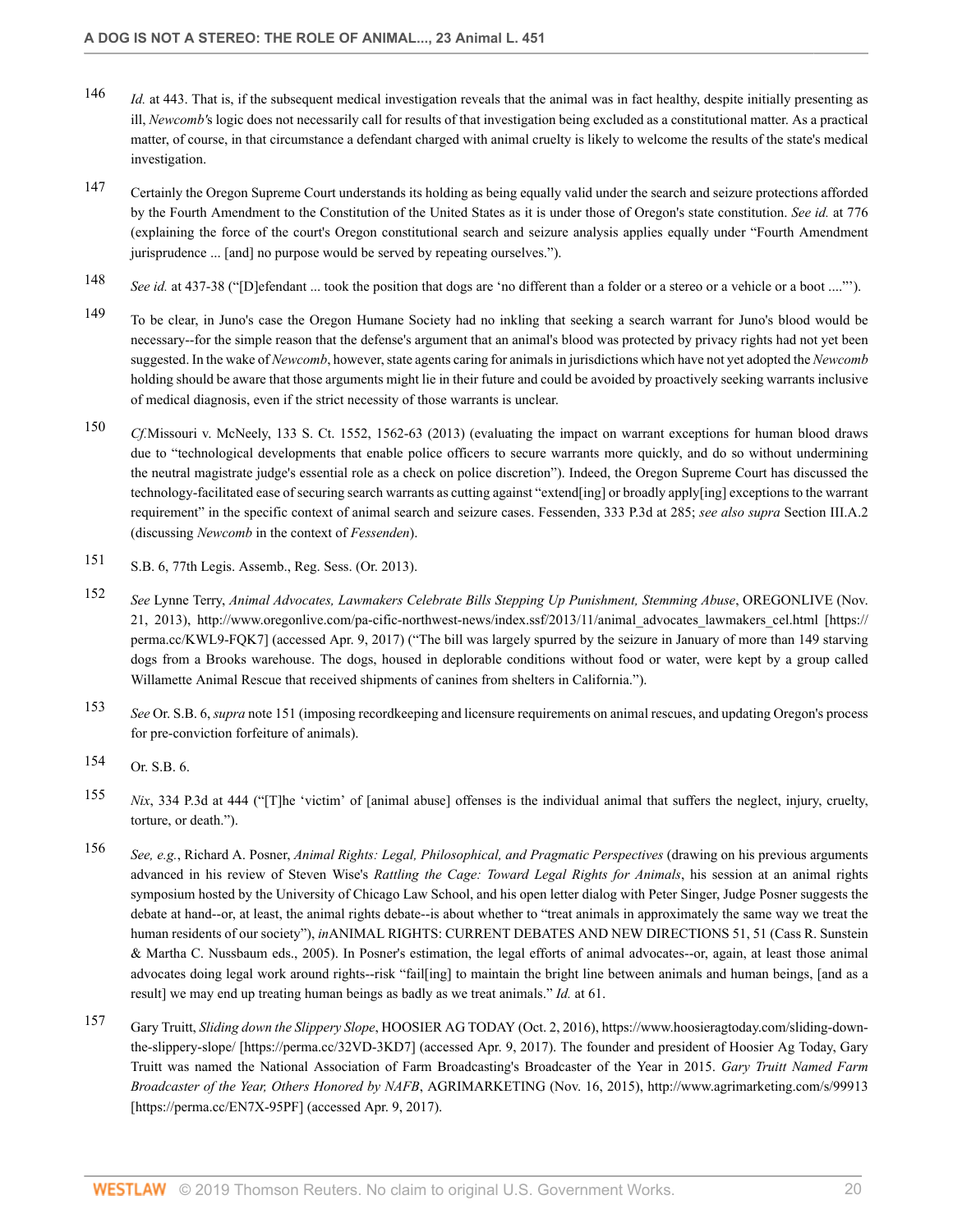- 158 *Newcomb*, 375 P.3d at 438 (mentioning, but not taking up, the trial court's analogy of Juno's blood draw to a medical examination performed on a child taken into custody upon suspicion of abuse).
- 159 *Id.* at 441 (quoting *Fessenden*, 333 P.3d at 283).
- 160 *See* Jerrold Tannenbaum, *What Is Animal Law?*, 61 CLEV. ST. L. REV. 891, 891 (2013). Notably, this strategic choice is available to animal advocates, regardless of whether they consider themselves aficionados of animal welfare, animal rights, or other more esoteric animal-legal paradigms. Framing an argument on the grounds that the law already recognizes animals as unlike any other form of property is neither an advocacy for an animals-as-property paradigm or an animals-as-not-property approach.
- 161 *Newcomb*, 375 P.3d at 443.
- 162 *Id.* (emphasis added).
- 163 While this logic might seem to imply that the *Newcomb* court's insistence on lawful seizure is similarly dispensable, this would fatally misread the issue. The argument outlined here for being able to introduce evidence resulting from sincerely undertaken medical diagnosis and treatment of a lawfully seized animal, regardless of why the animal was seized, evaluates the animal's legal interest in its own well-being (and the legal obligation of the animal's custodian to provide for that well-being) to determine that no constitutional search took place. In contrast, when those same diagnostics or treatments are applied to an illegitimately seized animal, whether that medical work constitutes a constitutional search or not is irrelevant: the unlawful seizure precludes admission of the medical results as fruit of the poisonous tree.
- 164 *Fessenden*, 333 P.3d at 284.
- 165 By the time *Newcomb* reached the Oregon Supreme Court, the defense had abandoned earlier arguments suggesting that Juno had not been lawfully seized. *Newcomb*, 375 P.3d at 438-39, 438 n.7. As such, constitutional seizure protections are not implicated by *Newcomb*, under either the Oregon or federal constitutions.
- 166 *Id.* at 436.
- 167 *Compare*OR. CONST. art. I, § 9 ("No law shall violate the right of the people to be secure in their persons, houses, papers, and effects, against unreasonable search, or seizure; and no warrant shall issue but upon probable cause, supported by oath, or affirmation, and particularly describing the place to be searched, and the person or thing to be seized."), *with*U.S. CONST. amend. IV ("The right of the people to be secure in their persons, houses, papers, and effects, against unreasonable searches and seizures, shall not be violated, and no warrants shall issue, but upon probable cause, supported by oath or affirmation, and particularly describing the place to be searched, and the persons or things to be seized.").
- 168 In *The Search for the Meaning of Oregon's Search and Seizure Clause*, then Oregon Appellate Judge--now Oregon Supreme Court Justice--Jack Landau describes early Oregon jurisprudence as treating article I, section 9 as a close analog of the Fourth Amendment. Jack L. Landau, *The Search for the Meaning of Oregon's Search and Seizure Clause*, 87 OR. L. REV. 819, 840, 844 (2008). "By the 1970s, however, the Oregon courts began to acknowledge at least the possibility that Fourth Amendment decisions did not control their interpretation and application of article I, section 9 ...." *Id.* at 849. In 1982's *State v. Caraher*, the Oregon Supreme Court ... openly declared independence from the Fourth Amendment: '[W]e remain free ... to interpret our own constitutional provision regarding search and seizure and to impose higher standards on searches and seizures under our own constitution than are required by the federal constitution. This is part of a state court's duty of independent constitutional analysis."' *Id.* at 850. Subsequently, "Oregon courts [have] often departed from Federal Fourth Amendment analysis and concluded that article I, section 9 affords greater protections to individual rights than does its federal counterpart." *Id.* at 851.
- 169 *See Newcomb*, 375 P.3d at 446 ("In short, the guidance available to us from current Fourth Amendment jurisprudence leads us to the same factors that we have considered in analyzing the issue under article I, section 9. No purpose would be served by repeating ourselves.").
- 170 United States v. Jacobsen, 466 U.S. 109, 113 (1984).
- 171 *See*State v. Campbell, 759 P.2d 1040, 1044 (Or. 1988) ("This court has expressed doubts about the wisdom of defining article I, section 9, searches in terms of 'reasonable expectations of privacy.' Because the phrase continues to appear so often in arguments, we here expressly reject it for defining searches under article I, section 9. The phrase becomes a formula for expressing a conclusion